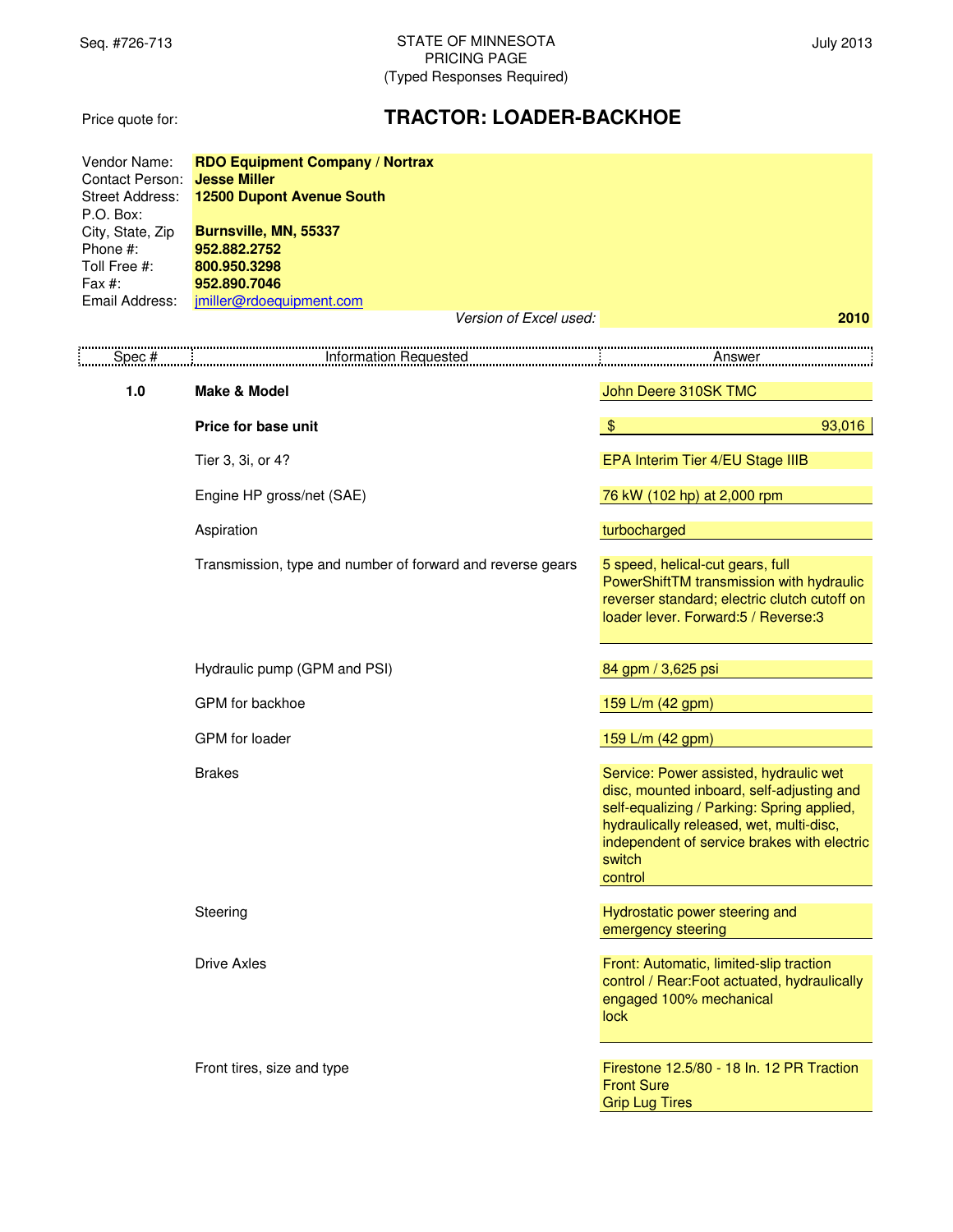| Rear tires, size and type                                | Firestone 19.5L - 24 In. 10 PR (R4)<br><b>Tubeless Rear</b> |  |  |
|----------------------------------------------------------|-------------------------------------------------------------|--|--|
| Backhoe digging depth (SAE) (Standard stick)             | 4.42 m (14 ft. 6 in.)                                       |  |  |
| Backhoe digging depth 2' flat bottom (SS)                | 4.37 m (14 ft. 4 in.)                                       |  |  |
| Backhoe reach from swing pivot at ground line (SS)       | 5.56 m (18 ft. 3 in.)                                       |  |  |
| Backhoe loading height (SS)                              | 3.43 m (11 ft. 3 in.)                                       |  |  |
| Backhoe loading reach (SS)                               | 12 foot plus                                                |  |  |
| Backhoe digging depth (SAE) (Retracted extendable stick) | 4.55 m (14 ft. 11 in.)                                      |  |  |
| Backhoe digging depth (SAE) (Extended extendable stick)  | 5.61 m (18 ft. 5 in.)                                       |  |  |
| Backhoe digging depth 2' flat bottom (RES)               | 4.50 m (14 ft. 9 in.)                                       |  |  |
| Backhoe digging depth 2' flat bottom (EES)               | 5.56 m (18 ft. 3 in.)                                       |  |  |
| Backhoe reach from swing pivot at ground line (RES)      | 5.66 m (18 ft. 7 in.)                                       |  |  |
| Backhoe reach from swing pivot at ground line (EES)      | 6.68 m (21 ft. 11 in.)                                      |  |  |
| Backhoe loading height (RES)                             | 3.43 m (11 ft. 3 in.)                                       |  |  |
| Backhoe loading height (EES)                             | 4.29 m (14 ft. 1 in.)                                       |  |  |
| Backhoe loading reach (RES)                              | 9 foot plus                                                 |  |  |
| Backhoe loading reach (EES)                              | 13 foot plus                                                |  |  |
| Loader capacity (SAE) standard bucket                    | $1.00$ m $3(1.31$ cu. yd.)                                  |  |  |
| Loader standard bucket width                             | 2337 mm (92 in.)                                            |  |  |
| Loader maximum operating height                          | 3.40 m (11 ft. 2 in.)                                       |  |  |
| Loader lift capacity at maximum height                   | 3273 kg (7,215 lb.)                                         |  |  |
| Loader breakout force                                    | 50.9 kN (11,450 lb.)                                        |  |  |
| Loader maximum hinge pin height                          | 3.40 m (11 ft. 2 in.)                                       |  |  |
| Loader dump reach at maximum height                      | 3.40 m (11 ft. 2 in.)                                       |  |  |
| Loader maximum bucket roll back at ground level          | 40 deg.                                                     |  |  |
| Loader digging depth, with bucket flat                   | 140 mm (5.5 in.)                                            |  |  |
| Lights, front/rear                                       | 10 halogen: 4 front, 4 rear, and 2 side                     |  |  |

| Firestone 19.5L - 24 In. 10 PR (R4)<br><b>Tubeless Rear</b>                        |
|------------------------------------------------------------------------------------|
| 4.42 m (14 ft. 6 in.)                                                              |
| 4.37 m (14 ft. 4 in.)                                                              |
| 5.56 m (18 ft. 3 in.)                                                              |
| 3.43 m (11 ft. 3 in.)                                                              |
| 12 foot plus                                                                       |
| 4.55 m (14 ft. 11 in.)                                                             |
| 5.61 m $(18 ft. 5 in.)$                                                            |
| 4.50 m (14 ft. 9 in.)                                                              |
| 5.56 m (18 ft. 3 in.)                                                              |
| 5.66 m (18 ft. 7 in.)                                                              |
| 6.68 m (21 ft. 11 in.)                                                             |
| $3.43$ m (11 ft. 3 in.)                                                            |
| 4.29 m (14 ft. 1 in.)                                                              |
| 9 foot plus                                                                        |
| 13 foot plus                                                                       |
| 1.00 m3 (1.31 cu. yd.)                                                             |
| 2337 mm (92 in.)                                                                   |
| 3.40 m (11 ft. 2 in.)                                                              |
| 3273 kg (7,215 lb.)                                                                |
| 50.9 kN (11,450 lb.)                                                               |
| 3.40 m (11 ft. 2 in.)                                                              |
| $3.40$ m (11 ft. 2 in.)                                                            |
| 40 deg.                                                                            |
| 140 mm (5.5 in.)                                                                   |
| 10 halogen: 4 front, 4 rear, and 2 side<br>docking (32,500 candlepower each); turn |

signals and *O*'ashers: 2 front and 2 rear; stop and taillights; and 2 rear refectors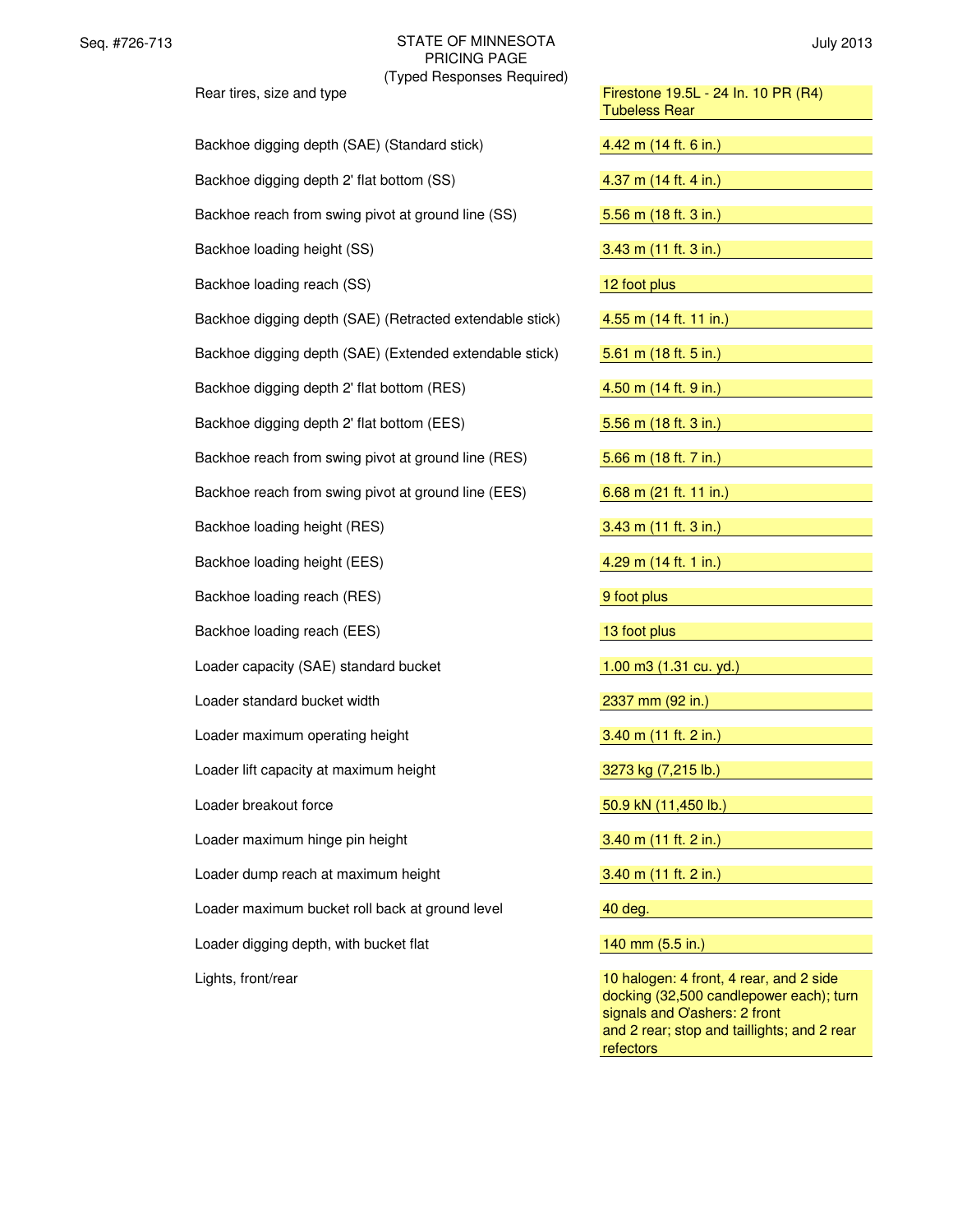| Gauges | Monitor system with audible and visual     |
|--------|--------------------------------------------|
|        | warnings:                                  |
|        | Engine air restriction / Low alternator    |
|        | voltage /                                  |
|        | Engine oil pressure / Hydraulic Olter      |
|        | restriction /                              |
|        | Parking brake on/off / Aftertreatment      |
|        | temperature /                              |
|        | Transmission oil temperature / Fuel / Hour |
|        | meter $/$                                  |
|        | Machine diagnostic information via 4-push- |
|        | button/                                    |
|        | LCD operator interface                     |
|        |                                            |

Warranty Term (months, years) Market Controller Market Market Market Market Market Market Market Market Market M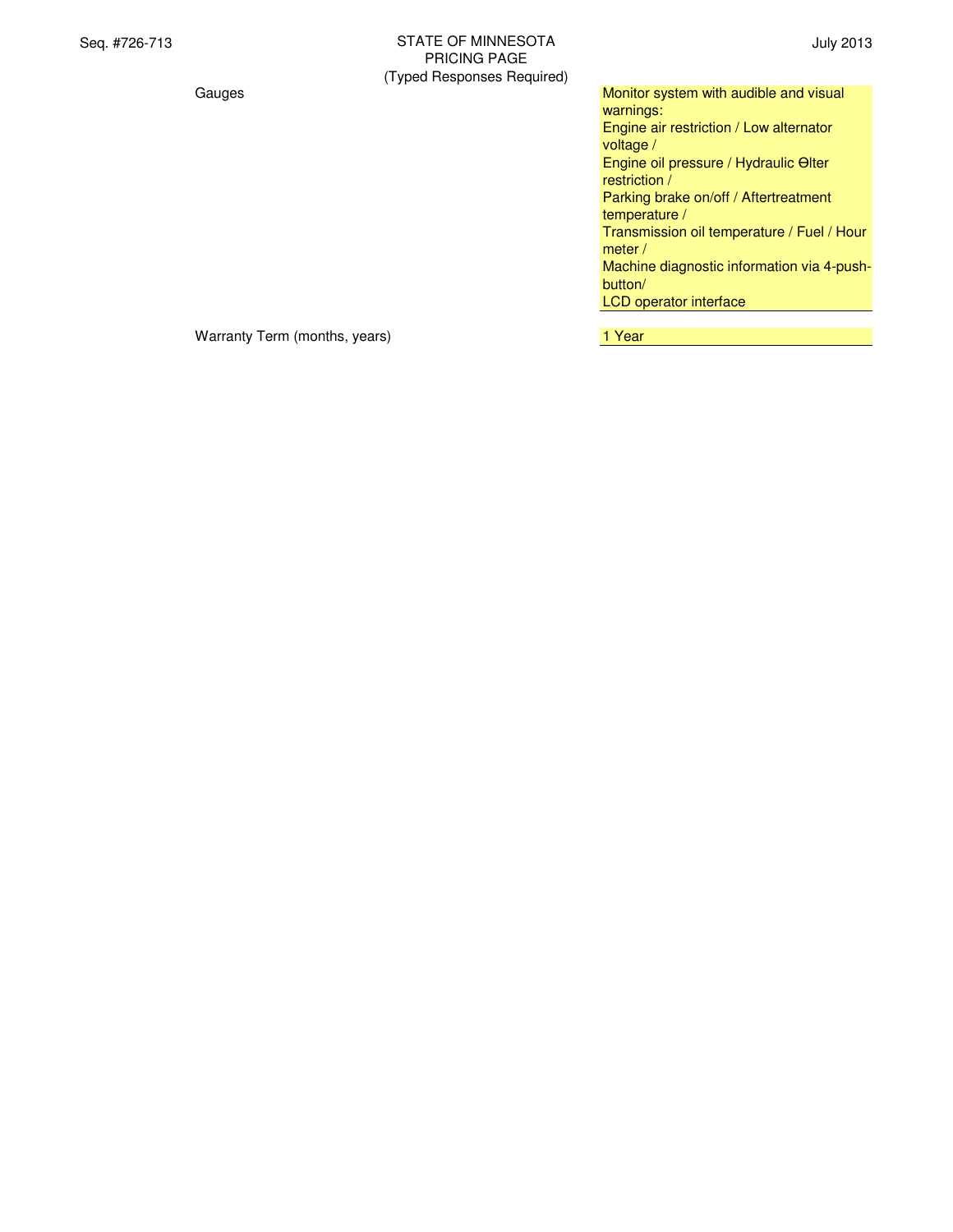Price quote for:

# **TRACTOR: LOADER-BACKHOE**

|        | <b>VENDOR NAME</b>                                                                                                                                                                                                                                                                                                                                                                                                                                                                                                                                                                                                                                                                                                                                                                                                                                                                                                                                                                                                                                                                            |  | <b>RDO Equipment / Nortrax</b> |                      |  |  |
|--------|-----------------------------------------------------------------------------------------------------------------------------------------------------------------------------------------------------------------------------------------------------------------------------------------------------------------------------------------------------------------------------------------------------------------------------------------------------------------------------------------------------------------------------------------------------------------------------------------------------------------------------------------------------------------------------------------------------------------------------------------------------------------------------------------------------------------------------------------------------------------------------------------------------------------------------------------------------------------------------------------------------------------------------------------------------------------------------------------------|--|--------------------------------|----------------------|--|--|
|        | <b>MAKE AND MODEL</b>                                                                                                                                                                                                                                                                                                                                                                                                                                                                                                                                                                                                                                                                                                                                                                                                                                                                                                                                                                                                                                                                         |  |                                | John Deere 310SK TMC |  |  |
| Spec # | Description                                                                                                                                                                                                                                                                                                                                                                                                                                                                                                                                                                                                                                                                                                                                                                                                                                                                                                                                                                                                                                                                                   |  |                                | Price                |  |  |
| 1.0    | Price for base unit:                                                                                                                                                                                                                                                                                                                                                                                                                                                                                                                                                                                                                                                                                                                                                                                                                                                                                                                                                                                                                                                                          |  | \$                             | 93,016.00            |  |  |
|        | 1700 JDLink Ultimate Cellular for the Americas,<br>excluding Costa Rica<br>Includes JDLink hardware: integrated cab wiring<br>harness, antenna, modular telematics gateway<br>(MTG), and JDLink Ultimate activation.<br>s for appropriate ordering codes.<br>2085 Ultimate Cab with Dual Doors and Air<br>Conditioning<br><b>Tinted safety glass</b><br>Deluxe interior trim<br><b>Headliner</b><br><b>Molded floor mats</b><br>26,000 BTU air conditioning (recommend ordering<br>either H.D. bumper or counterweights)<br>CFC free R134a refrigerant<br><b>Sun Visor</b><br><b>BATTERY</b><br>2401 English Decals with English Operator and Safety<br><b>Manuals</b><br>Includes English decals installed and English language<br>operator's manual and parts book<br>02R0T 310SK TMC BACKHOE LOADER<br>AT186288 Slow Moving Vehicle Emblem<br>OMT281948 OP MANUAL<br>PC11110 PARTS BOOK<br><b>TM12441 TEST MANUAL</b><br><b>TM12447 REPAR MANUAL</b><br>8675 Dual Batteries, 300 Minute Reserve Capacity<br>(1900 CCA)<br>Recommended for temperatures below 32 degrees F (0<br>degrees C) |  |                                |                      |  |  |
|        | 3085 Mechanical Front Wheel Drive (MFWD) with<br>Limited Slip Differential and 5F/3R Powershift<br>Transmission                                                                                                                                                                                                                                                                                                                                                                                                                                                                                                                                                                                                                                                                                                                                                                                                                                                                                                                                                                               |  |                                |                      |  |  |
|        | <b>Engine Coolant Heater</b>                                                                                                                                                                                                                                                                                                                                                                                                                                                                                                                                                                                                                                                                                                                                                                                                                                                                                                                                                                                                                                                                  |  |                                |                      |  |  |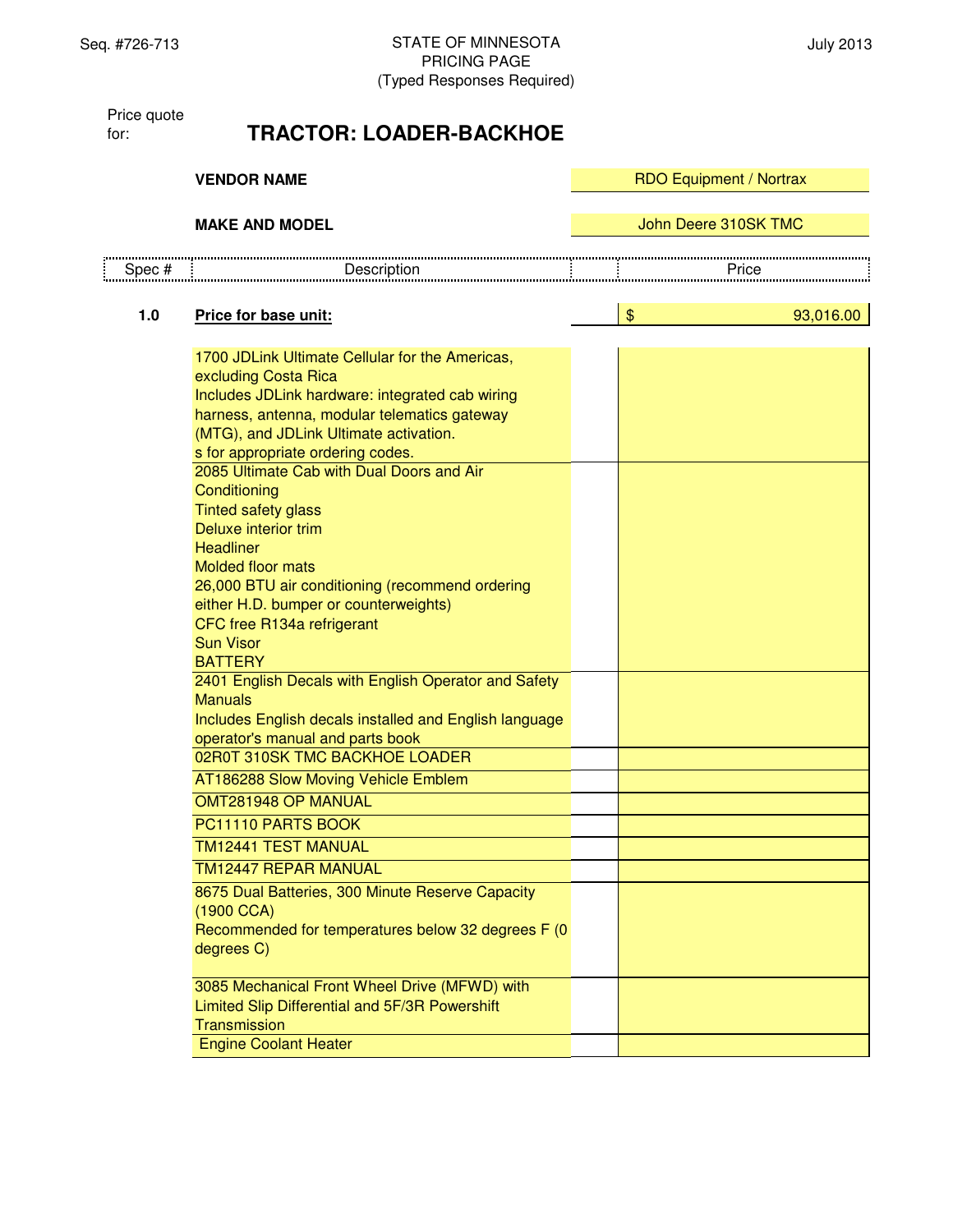| Seq. #726-713 | <b>STATE OF MINNESOTA</b><br><b>PRICING PAGE</b>         | <b>July 2013</b> |
|---------------|----------------------------------------------------------|------------------|
|               | (Typed Responses Required)                               |                  |
|               | 4781 Firestone 19.5L - 24 In. 10 PR (R4) Tubeless        |                  |
|               | Rear & 12.5/80 - 18 In. 12 PR Traction Front Sure        |                  |
|               | <b>Grip Lug Tires</b><br>86 in. (2.18 m) overall width.  |                  |
|               | Rear tire chains require wheel spacers                   |                  |
|               | 7085 Toolcarrier Loader, 3-Function Hydraulics with      |                  |
|               | <b>Coupler/Auxiliary Plumbing</b>                        |                  |
|               | <b>PARALLEL Lift TMC Loader</b>                          |                  |
|               | Includes boom height kick out and return to carry        |                  |
|               | 5095 Extendible Dipperstick, Seven-Function with         |                  |
|               | <b>Auxiliary Hydraulics and Thumb Mounting Ears</b>      |                  |
|               | Seven-function hydraulics                                |                  |
|               | Includes 6th Function with left foot pedal for cylinder- |                  |
|               | actuated attachments less plumbing                       |                  |
|               | 1000-3000 PSI adjustable                                 |                  |
|               | 5400 Less Coupler                                        |                  |
|               | 5600 Less Backhoe Bucket with Bucket Pins                |                  |
|               | 7605 Less Coupler Bucket                                 |                  |
|               | 8415 Heavy-Duty Bumper                                   |                  |
|               | Recommended for:                                         |                  |
|               | Standard Backhoe w/o Aux. Hyd.                           |                  |
|               | Extendible Backhoe w/ Multipurpose Bucket                |                  |
|               | AT101565 AIR FILTER                                      |                  |
|               | AT179323 OIL FILTER                                      |                  |
|               | AT184590 AIR FILTER                                      |                  |
|               | AT191102 AIR FILTER                                      |                  |
|               | <b>AT308274 FILTER 1</b>                                 |                  |
|               | AT332908 FILTER ELEMENT                                  |                  |
|               | AT332909 FILTER ELEMENT                                  |                  |
|               | H216169 BREATHER 1                                       |                  |
|               | RE504836 OIL FILTER                                      |                  |
|               | RE522878 FILTER ELEMENT                                  |                  |
|               | RE541922 Filter Element                                  |                  |
|               |                                                          |                  |
| 2.0           | <b>OPERATOR ENVIRONMENT</b>                              |                  |

| .U | <b>OPERATOR ENVIRONMENT</b>                             |                   |
|----|---------------------------------------------------------|-------------------|
|    | Use this section to offer operator environment options. |                   |
|    | Number items starting with 2.1, 2.2, etc. Use as many   |                   |
|    | numbers as you need.                                    |                   |
|    | 2.01 1700 JDLink Ultimate Cellular for the Americas,    | <b>State Base</b> |
|    | excluding Costa Rica                                    |                   |
|    | Includes JDLink hardware: integrated cab wiring         |                   |
|    | harness, antenna, modular telematics gateway            |                   |
|    | (MTG), and JDLink Ultimate activation.                  |                   |
|    | s for appropriate ordering codes.                       |                   |
|    | 2.02 1701 JDLink Ultimate Satellite for the Americas,   | \$<br>974         |
|    | excluding Costa Rica                                    |                   |
|    | Includes JDLink hardware: integrated cab wiring         |                   |
|    | harness, antenna, modular telematics gateway            |                   |
|    | (MTG), and JDLink Ultimate activation.                  |                   |
|    | for appropriate ordering codes.                         |                   |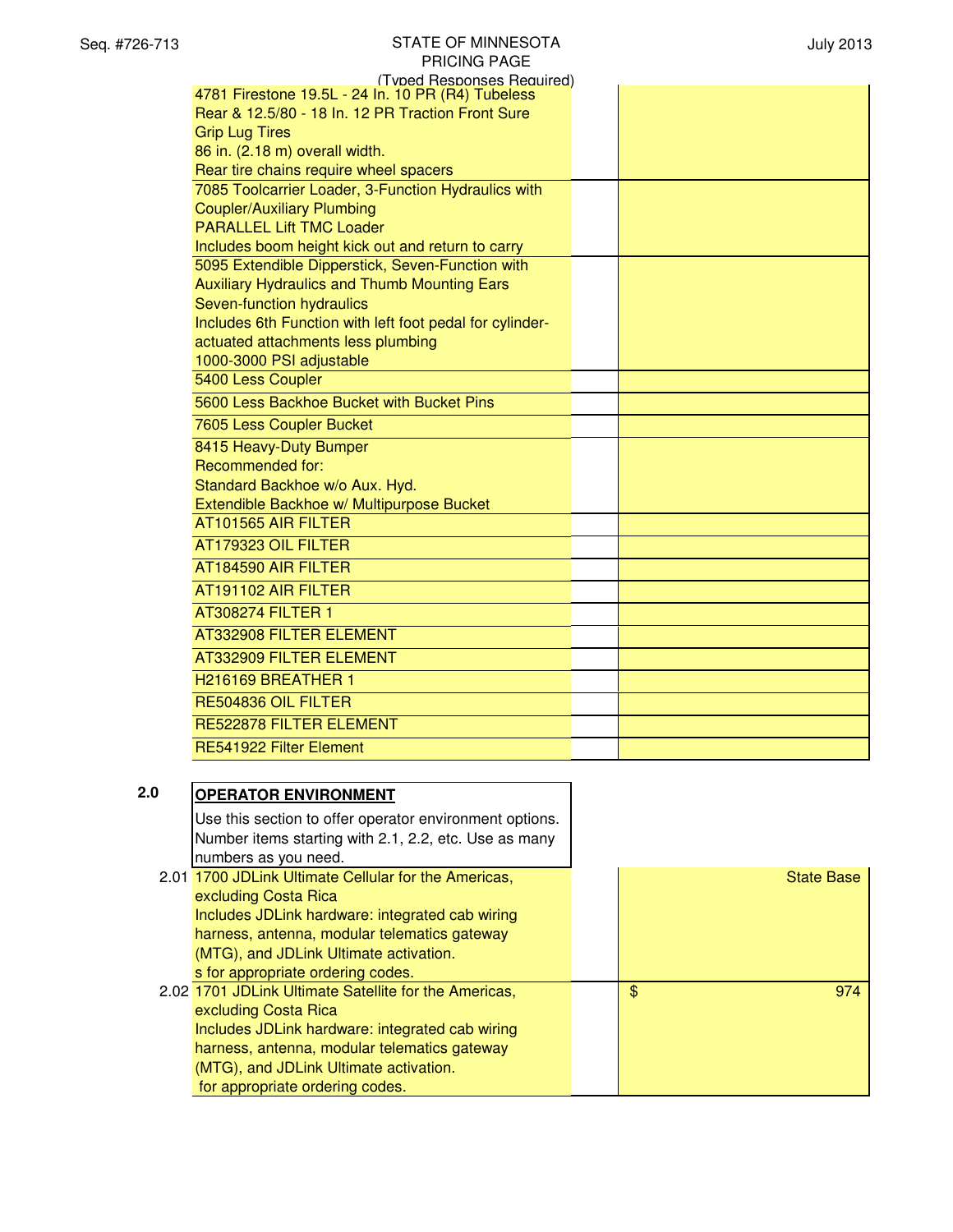| Seq. #726-713 | <b>STATE OF MINNESOTA</b><br><b>PRICING PAGE</b>                                        | <b>July 2013</b>                  |
|---------------|-----------------------------------------------------------------------------------------|-----------------------------------|
|               | (Typed Responses Required)<br>2.03 2025 Canopy with Floor Mat and Headliner             | \$<br>(13, 552)                   |
|               | (ROPS)/(FOPS)<br>Isolation mounted Modular design ROPS/FOPS Level 2                     |                                   |
|               | (meets ISO 3449 & ISO 3471 / SAE J1040)                                                 |                                   |
|               | Molded roof                                                                             |                                   |
|               | Molded floor mat                                                                        |                                   |
|               | <b>Tilt Steering Wheel</b>                                                              |                                   |
|               | 3 In. Retractable Seat Belt                                                             |                                   |
|               | 2.04 2085 Ultimate Cab with Dual Doors and Air                                          | <b>State Base</b>                 |
|               | Conditioning<br><b>Tinted safety glass</b>                                              |                                   |
|               | Deluxe interior trim                                                                    |                                   |
|               | <b>Headliner</b>                                                                        |                                   |
|               | <b>Molded floor mats</b>                                                                |                                   |
|               | 26,000 BTU air conditioning (recommend ordering                                         |                                   |
|               | either H.D. bumper or counterweights)                                                   |                                   |
|               | CFC free R134a refrigerant                                                              |                                   |
|               | <b>Sun Visor</b>                                                                        |                                   |
|               | <b>BATTERY</b><br>2.05 2401 English Decals with English Operator and Safety             | <b>State Base</b>                 |
|               | <b>Manuals</b>                                                                          |                                   |
|               | Includes English decals installed and English language                                  |                                   |
|               | operator's manual and parts book                                                        |                                   |
|               | 2.06 2403 English Decals with Spanish Decals and Manuals                                | In Base Price                     |
|               | Seperate                                                                                |                                   |
|               | Includes English decals installed with Spanish decal                                    |                                   |
|               | packet and English language operator's manual                                           |                                   |
|               | and parts book                                                                          |                                   |
|               | 2.07 2404 English Decals with French Decals and Manuals                                 | In Base Price                     |
|               | Seperate                                                                                |                                   |
|               | Includes English decals installed and French decal                                      |                                   |
|               | packet and English language operator's manual                                           |                                   |
|               | and parts book                                                                          |                                   |
|               | 2.08 9210 Left Side Console Storage with Cup Holders<br>2.09 9505 Full MFWD Guard       | \$<br>42<br>$\mathfrak{S}$<br>225 |
|               | 2.1 02R0T 310SK TMC BACKHOE LOADER                                                      |                                   |
|               |                                                                                         | <b>State Base</b>                 |
|               | 2.11 AT186155 (2) External Rear View Mirrors                                            | $\frac{1}{2}$<br>446              |
|               | 2.12 AT186288 Slow Moving Vehicle Emblem<br>2.13 AT186307 Sun Visor                     | <b>State Base</b>                 |
|               |                                                                                         | \$<br>190                         |
|               | 2.14 AT187707 License Plate Bracket and Light                                           | \$<br>275                         |
|               | 2.15 AT192032 Operator Manual Tether Cables for ROPS                                    | \$<br>81                          |
|               | or Cab<br>2.16 AT326271 AM/FM/WB/CD Stereo with Digital Clock for                       | $\frac{1}{2}$<br>1,683            |
|               | Cab                                                                                     |                                   |
|               | Requires Code 2075 or 2085, Cab.                                                        |                                   |
|               | 2.17 AT339926 Ultility Hand Shovel Clamp kit                                            | $\frac{1}{2}$<br>464              |
|               | <b>Front Attachments:</b>                                                               |                                   |
|               | 2.18 AT348557 AM / FM / WB Radio                                                        | \$<br>1,515                       |
|               | Requires Code 2075 or 2085, Cab.                                                        |                                   |
|               | 2.19 AT407078 Washer Kit, Windshield                                                    | $\frac{1}{2}$<br>703              |
|               | K-Series backhoes except the 310K and 310K EP must                                      |                                   |
|               | order applicable Software Part Number in<br>JDPoint for Field Kit to function properly. |                                   |
|               |                                                                                         |                                   |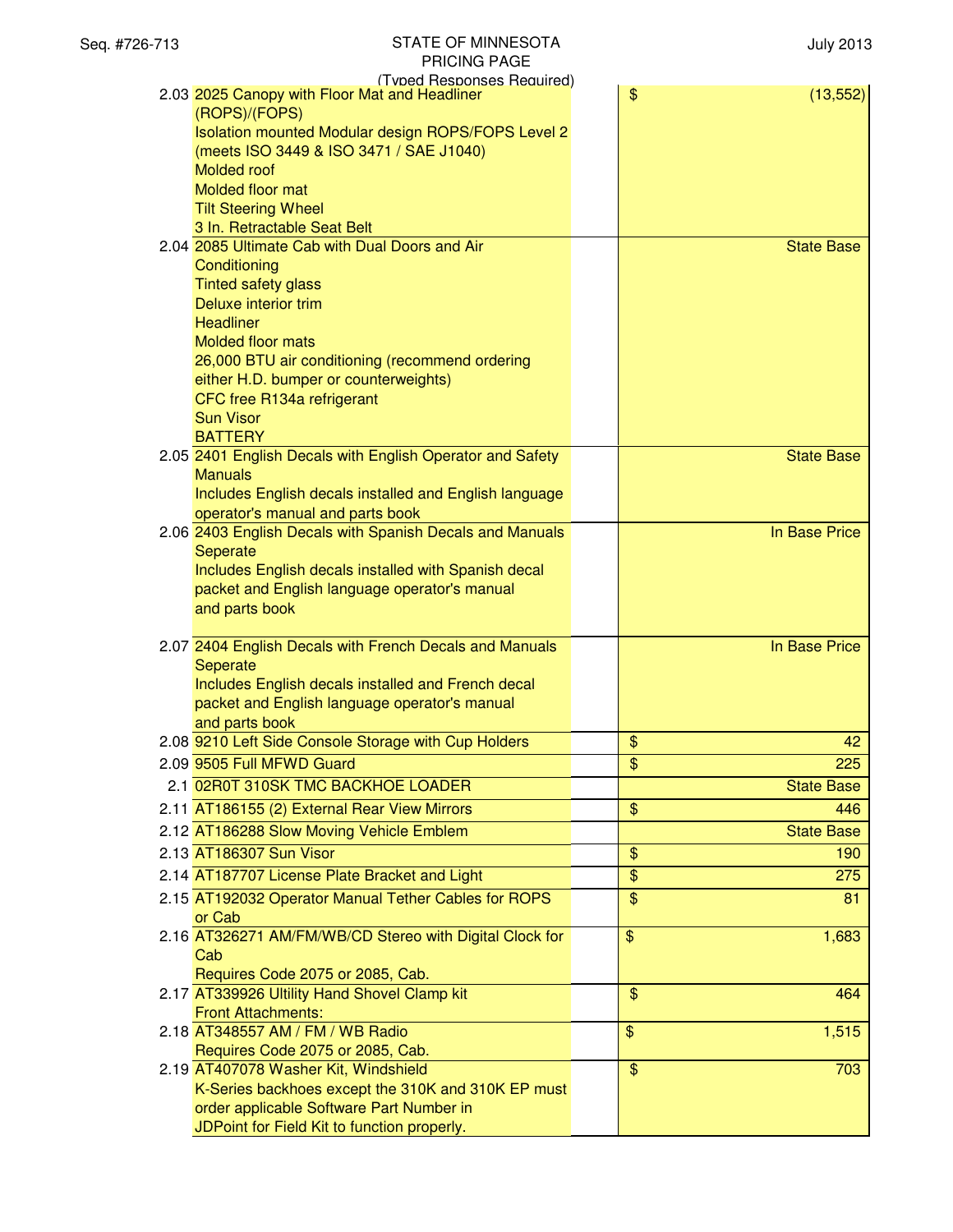| (Typed Responses Required) |                                                       |  |                      |
|----------------------------|-------------------------------------------------------|--|----------------------|
|                            | 2.2 AT408903 Mounting kit for multi-purpose (ABC) Dry |  | $\frac{1}{2}$<br>320 |
|                            | <b>Chemical Fire Extinguisher</b>                     |  |                      |
|                            | Kit Does not Include Fire Extinguisher.               |  |                      |
|                            | 2.21 AT416297 Storage Console                         |  | \$<br>354            |
|                            | 2.22 OMT281948 OP MANUAL                              |  | <b>State Base</b>    |
|                            | 2.23 PC11110 PARTS BOOK                               |  | <b>State Base</b>    |
|                            | 2.24 TM12441 TEST MANUAL                              |  | <b>State Base</b>    |
|                            | 2.25 TM12447 REPAR MANUAL                             |  | <b>State Base</b>    |
|                            |                                                       |  |                      |

| 3.0 | <b>ELECTRICAL</b>                                      |       |                   |
|-----|--------------------------------------------------------|-------|-------------------|
|     | Use this section to offer electrical options. Number   |       |                   |
|     | items starting with 3.1, 3.2, etc. Use as many numbers |       |                   |
|     | as you need.                                           |       |                   |
|     | 3.01 8675 Dual Batteries, 300 Minute Reserve Capacity  |       | <b>State Base</b> |
|     | (1900 CCA)                                             |       |                   |
|     | Recommended for temperatures below 32 degrees F (0)    |       |                   |
|     | degrees C)                                             |       |                   |
|     |                                                        |       |                   |
|     | 3.02 AT313583 Strobe Light Kit                         | \$    | 487               |
|     | Magnet mounted.                                        |       |                   |
|     | 3.03 AT313589 Beacon/Strobe Ready Wiring Kit           | $\$\$ | 278               |
|     | Kit for aftermarket Beacon or Strobe light             |       |                   |
|     | Kit does not include Beacon                            |       |                   |
|     | 3.04 AT313592 Rotating Beacon Kit                      | \$    | 429               |
|     | 3.05 AT411249 Jump Start Booster Kit                   | \$    | 597               |

# **4.0 POWERTRAIN** Use this section to offer powertrain options. Number items starting with 4.1, 4.2, etc. Use as many numbers as you need.

| 4.01 3085 Mechanical Front Wheel Drive (MFWD) with | <b>State Base</b> |
|----------------------------------------------------|-------------------|
| Limited Slip Differential and 5F/3R Powershift     |                   |
| <b>Transmission</b>                                |                   |
| 4.02 9045 Chrome Exhaust Extension                 | \$<br>93          |
| 4.03 9941 AutoShift - Automatic Transmission       | \$<br>1,964       |
| <b>OPERATOR STATION</b>                            |                   |
| 4.04 AT325678 Full MFWD Driveshaft Guard           | \$<br>538         |
| 4.05 AT338274 Guard, Transmission Bottom "J" Model | \$<br>1,325       |
| Not for use with Low Noise Package or MFWD         |                   |
| driveshaft guard.                                  |                   |
| 4.06 AT375684 Fluid Sampling Ports                 | \$<br>812         |
| Not for use on Stage II (Tier 2) engines.          |                   |
| May be used on Stage IIIa (Tier 3) engines.        |                   |
| 4.07 AT393180 Environmental Drain Kit              | \$<br>898         |
| 4.08 AT419494 Engine Air Intake Pre-Cleaner        | \$<br>538         |
| 4.081 Engine Coolant Heater                        | <b>State Base</b> |

| ٠            |    |
|--------------|----|
| I<br>×<br>۰, | ۰. |

# **5.0 AXLES & TIRE OPTIONS**

Use this section to offer axle and tire options. Number items starting with 5.1, 5.2, etc. Use as many numbers as you need.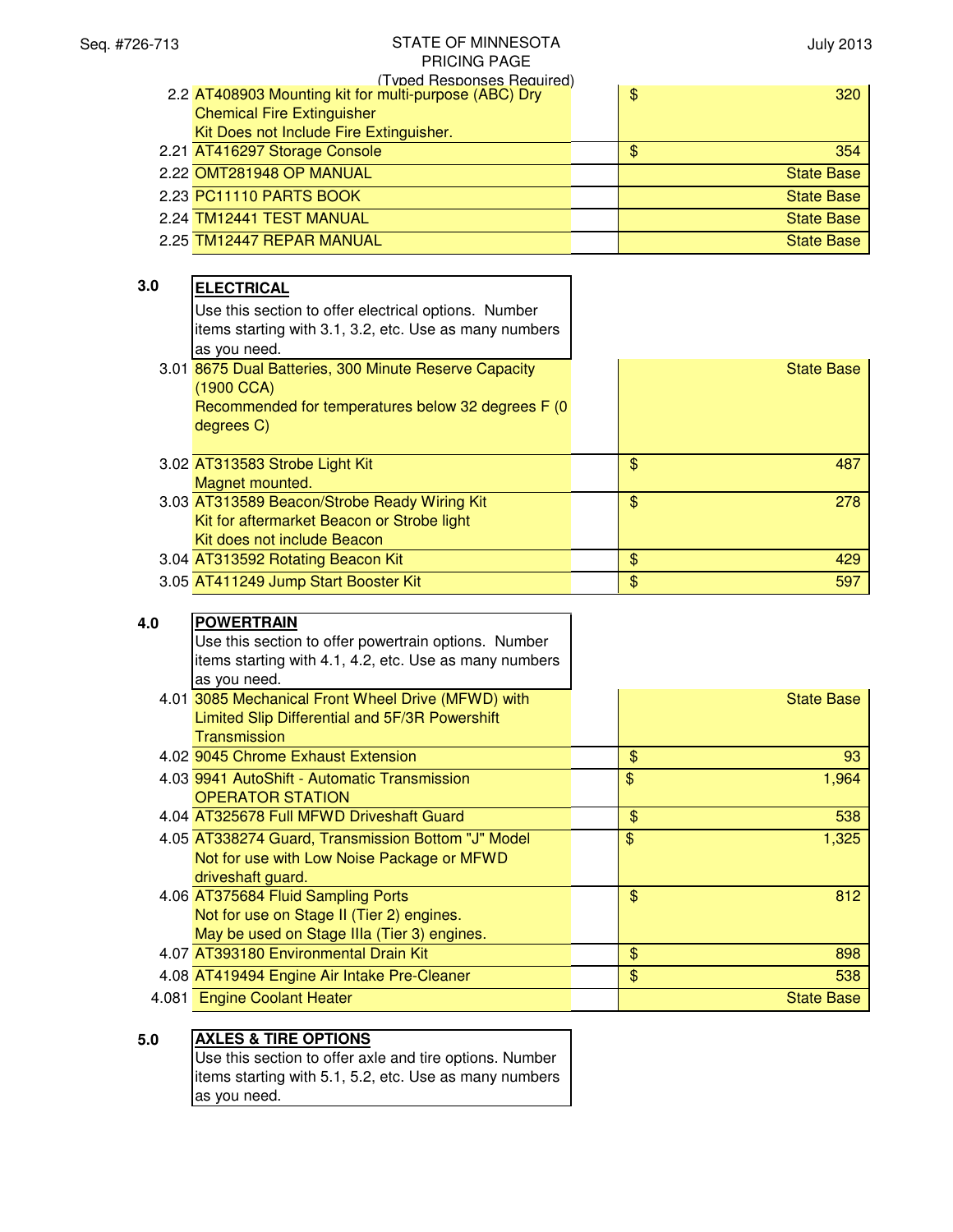| Seq. #726-713 | <b>STATE OF MINNESOTA</b><br><b>PRICING PAGE</b>          |                | <b>July 2013</b>  |
|---------------|-----------------------------------------------------------|----------------|-------------------|
|               | (Typed Responses Required)                                |                |                   |
|               | 5.01 4780 Goodyear 19.5L - 24 In. 10 PR (R4) Tubeless     |                | No Charge         |
|               | Rear and 12.5/80 - 18 In. 14 PR Traction Front Sure       |                |                   |
|               | <b>Grip Lug Tires</b><br>86 in. (2.18 m) overall width.   |                |                   |
|               | Rear tire chains require wheel spacers.                   |                |                   |
|               | 5.02 4781 Firestone 19.5L - 24 In. 10 PR (R4) Tubeless    |                | <b>State Base</b> |
|               | Rear & 12.5/80 - 18 In. 12 PR Traction Front Sure         |                |                   |
|               | <b>Grip Lug Tires</b>                                     |                |                   |
|               | 86 in. (2.18 m) overall width.                            |                |                   |
|               | Rear tire chains require wheel spacers                    |                |                   |
|               | 5.03 4782 Michelin 500/70 R24 XMCL Radial Rear Tubeless   | $\mathfrak{S}$ | 1,600             |
|               | Tires With 340/80 R18 XMCL Radial Front Tires             |                |                   |
|               | 85 in. (2.16 m) overall width.                            |                |                   |
|               | Rear tire chains require wheel spacers.                   |                |                   |
|               |                                                           |                |                   |
|               | 5.04 4891 Firestone 21L - 24 12PR (R4) Tubeless Rear and  | \$             | 692               |
|               | 12.5/80-18 12PR Traction Front Sure Grip Lug              |                |                   |
|               | <b>Tires</b>                                              |                |                   |
|               | 92 Inches (2.33 M) overall width                          |                |                   |
|               | Rear tire chains require wheel spacers.                   |                |                   |
|               | 5.05 AT347522 Rear Wheel Spacers for Rear Tire Chains     | \$             | 1,028             |
|               | 5.06 AT371257 MFWD Wheel Fender Kit for 18 in. tires only | $\frac{1}{2}$  | 855               |
|               | Requires MFWD and 12.5/80-18 or 340/80R-18 front          |                |                   |
|               | tires.                                                    |                |                   |
|               |                                                           |                |                   |
|               | <b>HYDRAULICS</b>                                         |                |                   |
| 6.0           | Use this section to offer hydraulic options. Number       |                |                   |
|               | items starting with 6.1, 6.2, etc. Use as many numbers    |                |                   |
|               | as you need.                                              |                |                   |
|               | 6.01 7085 Toolcarrier Loader, 3-Function Hydraulics with  |                | <b>State Base</b> |
|               | <b>Coupler/Auxiliary Plumbing</b>                         |                |                   |
|               | <b>PARALLEL Lift TMC Loader</b>                           |                |                   |
|               | Includes boom height kick out and return to carry         |                |                   |
|               | 6.02 AT310083 TMC Backhoe/Loader Auxiliary Function kit   | $\mathfrak{S}$ | 2,886             |
|               | "Can also be used for Backhoe or loader aux. hyd.         |                |                   |
|               | function". When used as a backhoe auxiliary               |                |                   |
|               | section on machines below S/N 173486, also requires       |                |                   |
|               | ordering a LH joystick with Aux Roller from               |                |                   |
|               | service parts.                                            |                |                   |
|               |                                                           |                |                   |
|               | 6.03 AT332316 Auxiliary Hydraulic Plumbing for Thumb,     | $\frac{1}{2}$  | 640               |
|               | Clamp, Swinger or Jaw Bucket                              |                |                   |
|               | K-Series backhoes must order applicable Software Part     |                |                   |
|               | Number in JDPoint for Field Kit to function               |                |                   |
|               | properly.                                                 |                |                   |
|               | For low flow applications                                 |                |                   |
|               | Average installation, 2 hours.                            |                |                   |
|               | nd (2) 19M8976                                            |                |                   |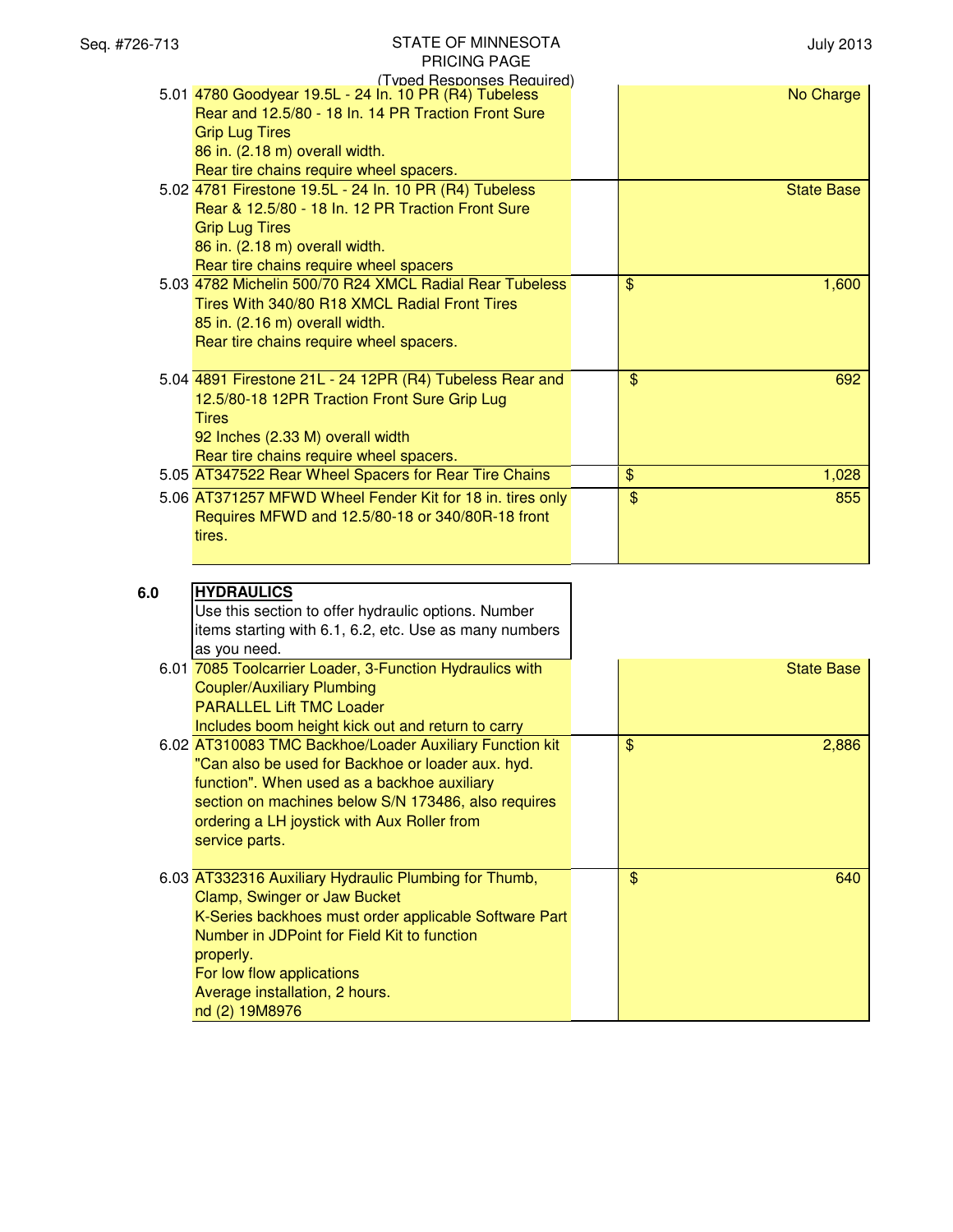| Seq. #726-713 | <b>STATE OF MINNESOTA</b>                                                                                                                                                                                                                                                                                                    | <b>July 2013</b> |
|---------------|------------------------------------------------------------------------------------------------------------------------------------------------------------------------------------------------------------------------------------------------------------------------------------------------------------------------------|------------------|
|               | <b>PRICING PAGE</b>                                                                                                                                                                                                                                                                                                          |                  |
|               | (Typed Responses Required)<br>6.04 AT339631 Backhoe EH Auxiliary Controls / Auxiliary<br>Select Flow Control Valve (Adjustable in 1 GPM<br>increments, 5-35 GPM) and Auxiliary Plumbing<br>K-Series backhoes must order applicable Software Part<br>Number in JDPoint for Field Kit to function<br>properly.<br>dipperstick. | \$<br>2,094      |
|               | 6.05 AT348718 3rd Function Lines kit                                                                                                                                                                                                                                                                                         | \$<br>1,139      |
|               | Loader plunbing can be used for Loader Functions.                                                                                                                                                                                                                                                                            |                  |
|               | 6.06 AT358432 Hydraulic 2-Tine Thumb Kit<br>Recommended for use with 18 & 30 in. Backhoe<br>Buckets.                                                                                                                                                                                                                         | \$<br>3,699      |
|               | Requires plumbing kit.<br>6.07 AT358433 Hydraulic 4-Tine Thumb Kit<br>Recommended for use with 24 in. Backhoe Buckets.<br>Requires Plumbing Kit.                                                                                                                                                                             | \$<br>3,699      |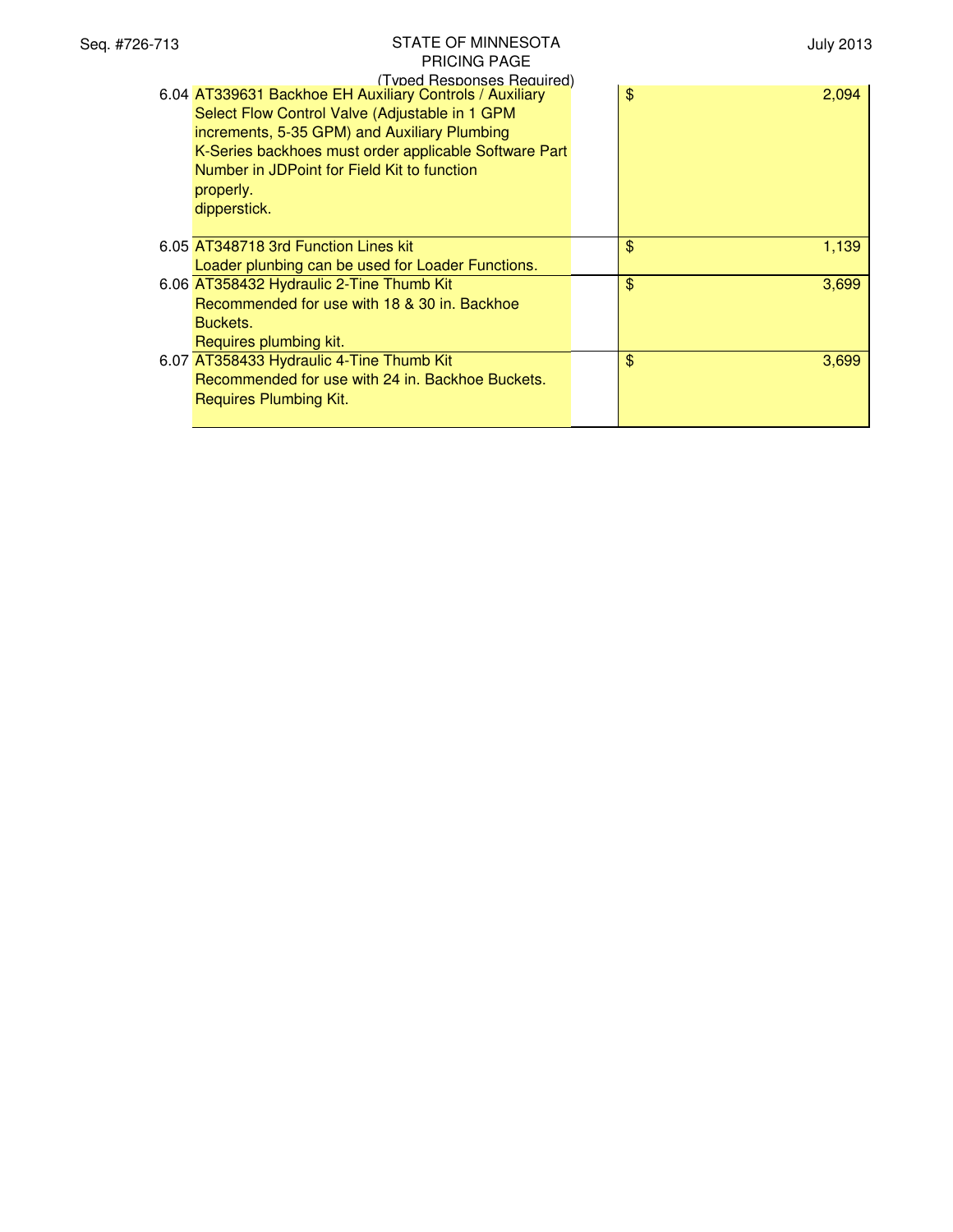July 2013

|     | (Typed Responses Required)                                |                       |
|-----|-----------------------------------------------------------|-----------------------|
| 7.0 | <b>BACKHOE OPTIONS</b>                                    |                       |
|     | Use this section to offer backhoe options. Number         |                       |
|     | items starting with 7.1, 7.2, etc. Use as many numbers    |                       |
|     | as you need.                                              |                       |
|     | 7.01 5095 Extendible Dipperstick, Seven-Function with     | <b>State Base</b>     |
|     | <b>Auxiliary Hydraulics and Thumb Mounting Ears</b>       |                       |
|     | Seven-function hydraulics                                 |                       |
|     | Includes 6th Function with left foot pedal for cylinder-  |                       |
|     | actuated attachments less plumbing                        |                       |
|     | 1000-3000 PSI adjustable                                  |                       |
|     | 7.02 5400 Less Coupler                                    | <b>State Base</b>     |
|     | 7.03 5410 DEERE Standard Quick Coupler                    | $\mathbf{\$}$<br>664  |
|     | For use with 310SE, SG, SJ, SK, 410E, G, J, K             |                       |
|     | backhoe buckets.                                          |                       |
|     | Not compatible with 310E, G, J, K Series Backhoe          |                       |
|     | Buckets.                                                  |                       |
|     | 7.04 5420 Multi-Brand Quick Coupler                       | $\mathbf{\$}$<br>754  |
|     | For use with DEERE C, D, SE, SG, SJ, SK Series            |                       |
|     | buckets and with Case K-L-M and CAT C Series              |                       |
|     | Buckets.                                                  |                       |
|     | Not for use with 710 Buckets.                             |                       |
|     | Spacers are recommended for CAT and Case buckets,         |                       |
|     | contact DMAC.                                             |                       |
|     | 7.05 5430 Top Hook Quick Coupler                          | $\mathbf{\$}$<br>605  |
|     | For use with DEERE Top Hook Coupler bucket codes          |                       |
|     | 5630 or 5660 and CP or Pre-XLS Wain Roy                   |                       |
|     | <b>Top Hook Buckets</b>                                   |                       |
|     | 7.06 5440 New Series Multi-Brand Quick Coupler            | $\frac{1}{2}$<br>778  |
|     | For use with CAT D and E, Case K-L-M, and DEERE           |                       |
|     | SE, SG, SJ and SK Series backhoe buckets                  |                       |
|     | except high-capacity buckets and 710 buckets.             |                       |
|     |                                                           |                       |
|     | 7.07 5450 Universal Coupler - Pin-grabber style coupler   | \$<br>1,132           |
|     | For use with DEERE C-D-SE-SG-SJ & SK Series               |                       |
|     | buckets and with Case K-L-M and CAT C,D & E               |                       |
|     | Series Buckets.                                           |                       |
|     | Not for High Capacity Buckets and 710 Buckets.            |                       |
|     | UNIVERSAL COUPLER will not work with most                 |                       |
|     | thumbs.                                                   |                       |
|     | 7.08 5600 Less Backhoe Bucket with Bucket Pins            | <b>State Base</b>     |
|     | 7.09 5616 12" (305 mm) Wide, Heavy-Duty, 3.3 Cu. Ft. (.09 | $\mathfrak{S}$<br>594 |
|     | Cu. M.) Capacity Bucket                                   |                       |
|     | 7.1 5626 18" (457 mm) Wide, Heavy-Duty, 5.1 Cu. Ft.       | $\frac{1}{2}$<br>689  |
|     | (0.14 Cu. M.) Capacity Bucket                             |                       |
|     | 7.11 5630 Top Hook 18" (457 mm) Wide, Heavy-Duty, 5.1     | $\frac{1}{2}$<br>673  |
|     | Cu. Ft. (0.14 Cu. M.) Capacity Coupler Bucket             |                       |
|     | Requires Code 5430 Top Hook Coupler                       |                       |
|     | 7.12 5656 24" (610 mm) Wide, Heavy-Duty, 7.5 Cu. Ft.      | $\frac{1}{2}$<br>701  |
|     | (0.21 Cu. M.) Capacity Bucket                             |                       |
|     | 7.13 5658 24" (610 mm) Wide, Severe-Duty, 7.5 Cu.         | $\frac{1}{2}$<br>945  |
|     | Ft.(0.21 Cu. M.) Capacity Bucket w/ TK Teeth              |                       |
|     | 7.14 5660 Top Hook 24" (610 mm) Wide, Heavy-Duty, 8.8     | $\frac{1}{2}$<br>933  |
|     | Cu. Ft. (0.25 Cu. M.) Capacity Coupler Bucket             |                       |
|     | Requires Code 5430 Top Hook Coupler                       |                       |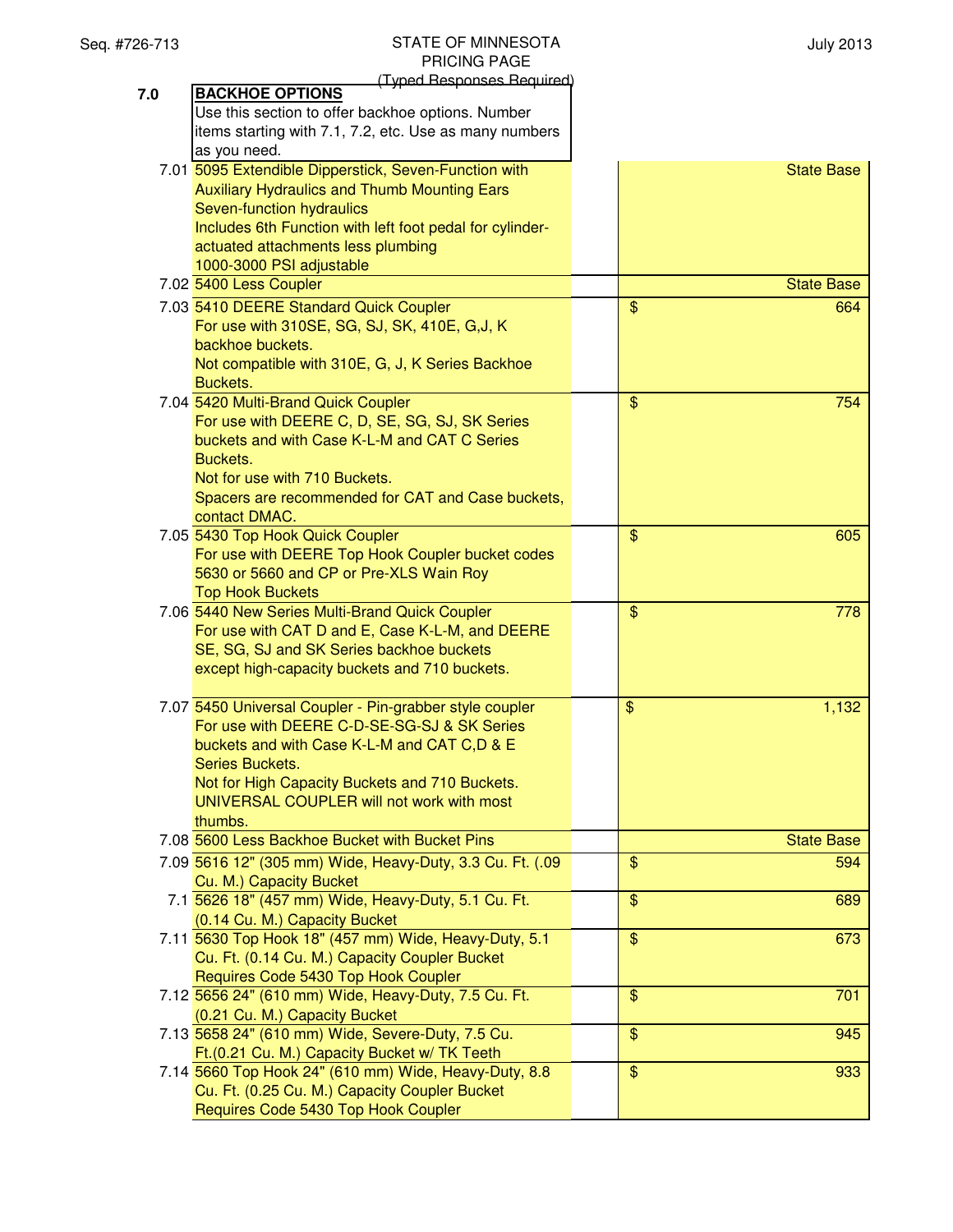| (Typed Responses Required)                                                                    |                                   |
|-----------------------------------------------------------------------------------------------|-----------------------------------|
| 7.15 5676 24" (610 mm) Wide, Heavy-Duty, 8.8 Cu. Ft.                                          | \$<br>950                         |
| (0.25 Cu. M.) Capacity Bucket                                                                 |                                   |
| 7.16 5678 24" (610 mm) Wide, Severe-Duty, 8.8 Cu. Ft.                                         | 1,075<br>\$                       |
| (0.25 Cu. M.) Capacity Bucket w/ TK Teeth                                                     |                                   |
| 7.17 9025 Hydraulic 4-Tine (Extendible Dipperstick)                                           | 3,454<br>\$                       |
| <b>Backhoe Thumb</b>                                                                          |                                   |
| Requires code 5095.                                                                           |                                   |
| Includes plumbing from valve to thumb. Requires                                               |                                   |
| backhoe bucket code 5656 or 5658.                                                             |                                   |
| Not for use with backhoe coupler Codes 5430, 5450                                             |                                   |
| 7.18 AT192011 BKH Pin-on Bucket 12 In. (305 mm) Heavy-                                        | $\frac{1}{2}$<br>873              |
| Duty 3.3 Cu. Ft. (0.09 Cu. M.)                                                                |                                   |
| 7.19 AT192012 BKH Pin-on Bucket 18 In. (457 mm) Heavy-                                        | $\overline{\mathcal{S}}$<br>983   |
| Duty 5.1 Cu. Ft. (0.14 Cu. M.)                                                                |                                   |
| 7.2 AT192014 BKH Pin-On Bucket 24 In. (610 mm)                                                | $\mathfrak{S}$<br>1,084           |
| Standard-Duty 7.5 Cu. Ft. (0.21 Cu. M.)                                                       |                                   |
| 7.21 AT192015 BKH Pin-On Bucket 24 In. (610 mm) Heavy                                         | \$<br>1,125                       |
| Duty 7.5 Cu. Ft. (0.21 Cu. M.)                                                                |                                   |
| 7.22 AT192016 BKH Pin-on Bucket 24 In. (610 mm) Severe                                        | \$<br>1,295                       |
| Duty 7.5 Cu. Ft. (0.21 Cu. M.)                                                                |                                   |
| 7.23 AT192017 BKH Pin-on Bucket 24 In. (610 mm) Heavy-                                        | $\overline{\mathbf{S}}$<br>1,303  |
| Duty 8.8 Cu. Ft. (0.25 Cu. M.)                                                                |                                   |
| 7.24 AT192018 BKH Pin-on Bucket 24 In. (610 mm) Severe-                                       | \$<br>1,406                       |
| Duty 8.8 Cu. Ft. (0.25 Cu. M.)                                                                |                                   |
| 7.25 AT192019 BKH Pin-on Bucket 30 In. (762 mm) Heavy-                                        | \$<br>1,378                       |
| Duty 10.0 Cu. Ft. (0.28 Cu. M.)                                                               |                                   |
| 7.26 AT192020 BKH Pin-on Bucket 30 In. (762 mm) Severe-                                       | \$<br>1,464                       |
| Duty 10.0 Cu. Ft. (0.28 Cu. M.)                                                               |                                   |
| 7.27 AT192021 BKH Pin-on Bucket 36 In. (914 mm) Heavy-                                        | $\overline{\mathcal{S}}$<br>1,373 |
| Duty; 12.5 Cu. Ft. (0.35 Cu. M.)                                                              | $\overline{\mathcal{S}}$          |
| 7.28 AT192022 BKH Pin-on Bucket 36 In. (914 mm)                                               | 1,200                             |
| Ditching; 12.5 Cu. Ft. (0.35 Cu. M.)<br>7.29 AT316706 BKH Top Hook Coupler Bucket 24 in. (610 | $\overline{\mathcal{L}}$<br>1,130 |
| mm) Heavy Duty 7.5 Cu. Ft. (0.21 Cu. M.)                                                      |                                   |
| 7.3 AT324292 Coupler, Top Hook Backhoe Bucket                                                 | $\overline{\$}$<br>908            |
| Fits on 410G, 410J, 410TJ, 310SG, 310SJ, 310TJ                                                |                                   |
| Backhoes.                                                                                     |                                   |
| For use with Top Hook backhoe bucket from                                                     |                                   |
| Deere, CP, and Pre-XLS Wain Roy                                                               |                                   |
| Recommend Backhoe Boom Bolt-on Protection Plate.                                              |                                   |
| . See Counterweight                                                                           |                                   |
| Selection Chart.                                                                              |                                   |
|                                                                                               |                                   |
| 7.31 AT324447 BKH Top Hook Coupler Bucket 18 in. (457                                         | $\frac{1}{2}$<br>988              |
| mm) Heavy Duty - 5.1 Cu. Ft. (0.14 Cu. M.)                                                    |                                   |
| 7.32 AT324448 BKH Top Hook Coupler Bucket 12 in. (305                                         | $\mathfrak{S}$<br>877             |
| mm) Heavy Duty 3.3 Cu. Ft. (.09 Cu. M.)                                                       |                                   |
| 7.33 AT333753 Protection Plate, Backhoe Boom                                                  | $\frac{1}{2}$<br>770              |
| Bolt on or weld to underside of backhoe boom.                                                 |                                   |
| Recommended for rental, lease, thumbs/clamps,                                                 |                                   |
| swingers, jaw buckets, and non-Deere attachments                                              |                                   |
| on couplers.                                                                                  |                                   |
|                                                                                               |                                   |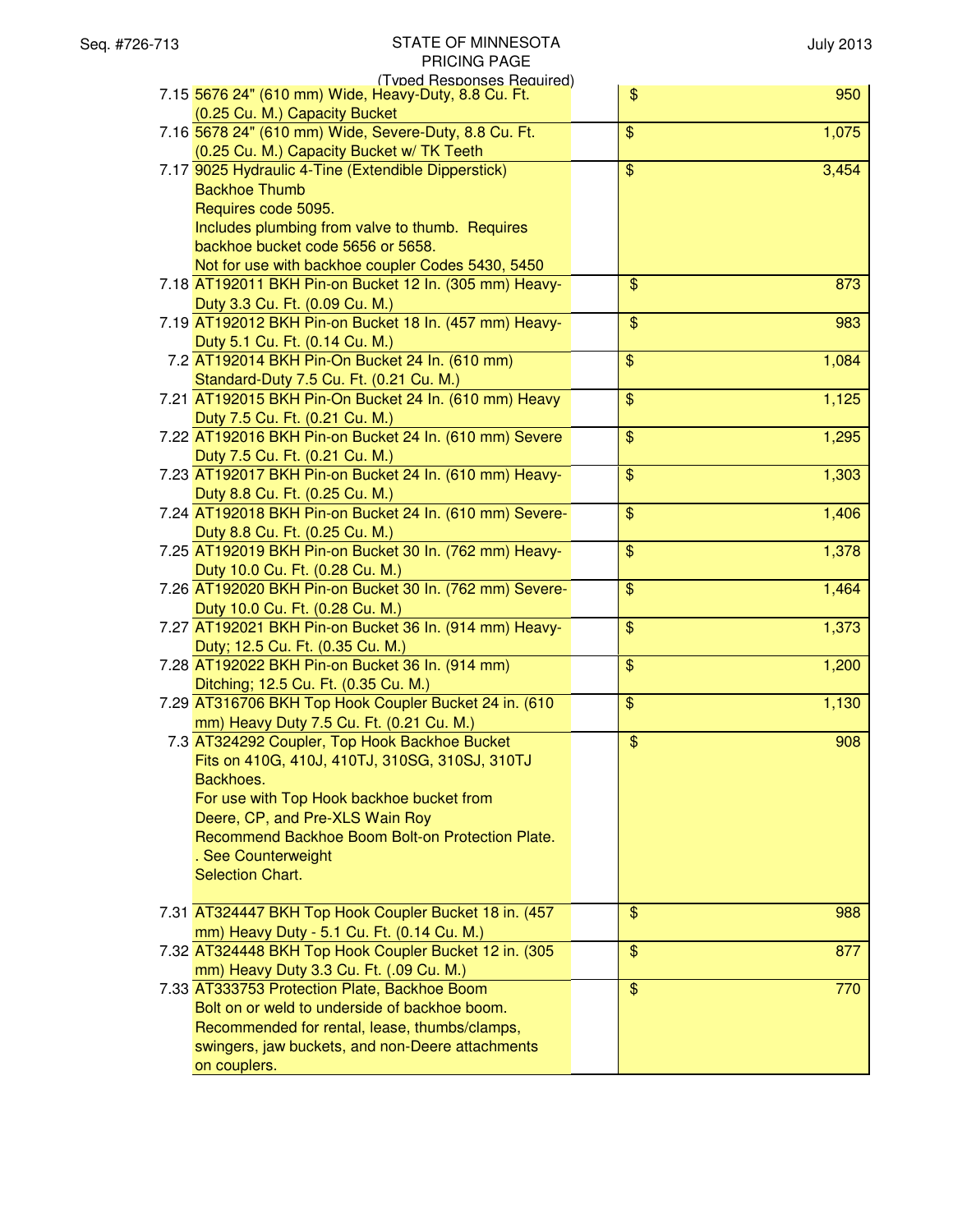| Seq. #726-713 | <b>STATE OF MINNESOTA</b><br>PRICING PAGE                                                                                                                                                                                                                                                                                                 |                | <b>July 2013</b> |
|---------------|-------------------------------------------------------------------------------------------------------------------------------------------------------------------------------------------------------------------------------------------------------------------------------------------------------------------------------------------|----------------|------------------|
|               | (Typed Responses Required)<br>7.34 AT336315 Coupler, Multi-Brand Universal Backhoe<br><b>Bucket</b><br>For use with CAT B & C Series, Case K-L-M and<br>DEERE SE, SG & SJ Series backhoe buckets except<br>High Capacity Buckets and 710 Buckets.<br>Proper counterweighting is required. See<br>Counterweight<br><b>Selection Chart.</b> | \$             | 1,258            |
|               | 7.35 AT336316 Coupler, Deere Backhoe Bucket<br>Fits 310SE, 310SG, 310SJ, 410E, 410G, 410J, 410TJ<br>backhoes.<br>For use with 310SE, 310SG, 310SJ, 410E, 410G,<br>410J, 410TJ backhoe buckets<br>Proper counterweighing is required. See Counterweight<br><b>Selection Chart.</b><br>er.                                                  | $\$\$          | 1,142            |
|               | 7.36 AT343629 Coupler, Universal - Pin-grabber style<br>Fits John Deere 310SE, 310SG, 310SJ, 310TJ, 410E,<br>410G, 410J, 410TJ backhoes<br>For use with DEERE C-D-E-G-J Series buckets and<br>with Case K-L-M and CAT C-D-E Series<br>Buckets.<br>e.<br>. See Counterweight<br>Selection Chart.                                           | $\frac{1}{2}$  | 2,661            |
|               | 7.37 AT352853 Pins and Bushings for 310SG/SJ/SK, 315K,<br>325K, 410G/J/K, K Series TMC Backhoes Less<br>Backhoe Coupler, or with Deere Standard or Multi-<br><b>Brand Coupler</b><br>Required for use in addition to code 9804 Interface<br>Adapter or AT371338 Interface Adapter.                                                        | \$             | 445              |
|               | 7.38 AT393558 Backhoe New Series Multi-Brand Quick<br>Coupler<br>For use with DEERE C-D-SE-SG-SJ-SK Series buckets<br>and with Case K-L-M and Cat D and E Series<br>Buckets Buckets, High Capacity Buckets and 710J<br>Buckets.                                                                                                           | \$             | 1,172            |
|               | 7.39 AT422764 Pin-on Bucket w/ TK Teeth, 18 In. (457 mm)<br>Severe-Duty 5.1 Cu. Ft. (0.14 Cu. M.)                                                                                                                                                                                                                                         | $\frac{1}{2}$  | 1,249            |
|               | 7.4 AT422767 Pin-on Bucket w/ TK Teeth, 24 In. (610 mm)<br>Severe-Duty 7.5 Cu. Ft. (0.21 Cu. M.)                                                                                                                                                                                                                                          | $\$\$          | 1,347            |
|               | 7.41 AT422769 Pin-on Bucket w/ TK Teeth, 24 In. (610 mm)                                                                                                                                                                                                                                                                                  | $\$\$          | 1,511            |
|               | Severe-Duty 8.8 Cu. Ft. (0.25 Cu. M.)<br>7.42 AT422770 Pin-on Bucket w/ TK Teeth, 30 In. (762 mm)<br>Severe-Duty 10.0 Cu. Ft. (0.28 Cu. M.)                                                                                                                                                                                               | $\$\$          | 1,568            |
|               | 7.43 MOUNTING ADAPTER MOUNTING ADAPTER                                                                                                                                                                                                                                                                                                    | \$             | 1,491            |
|               | 7.44 RHB 306-6 RHB 306-6 hydraulic breaker - includes 2<br>chisels, hoses, charge kit & tool box                                                                                                                                                                                                                                          | \$             | 14,646           |
|               | 7.45 RHB 310-6 RHB 310-6 hydraulic breaker - includes 2<br>chisels, hoses, charge kit & tool box                                                                                                                                                                                                                                          | $\mathfrak{S}$ | 18,283           |
|               | 7.46 RHP 20V RHP 20V hydraulic compactor - includes<br>hoses, tool box                                                                                                                                                                                                                                                                    | $\frac{1}{2}$  | 6,169            |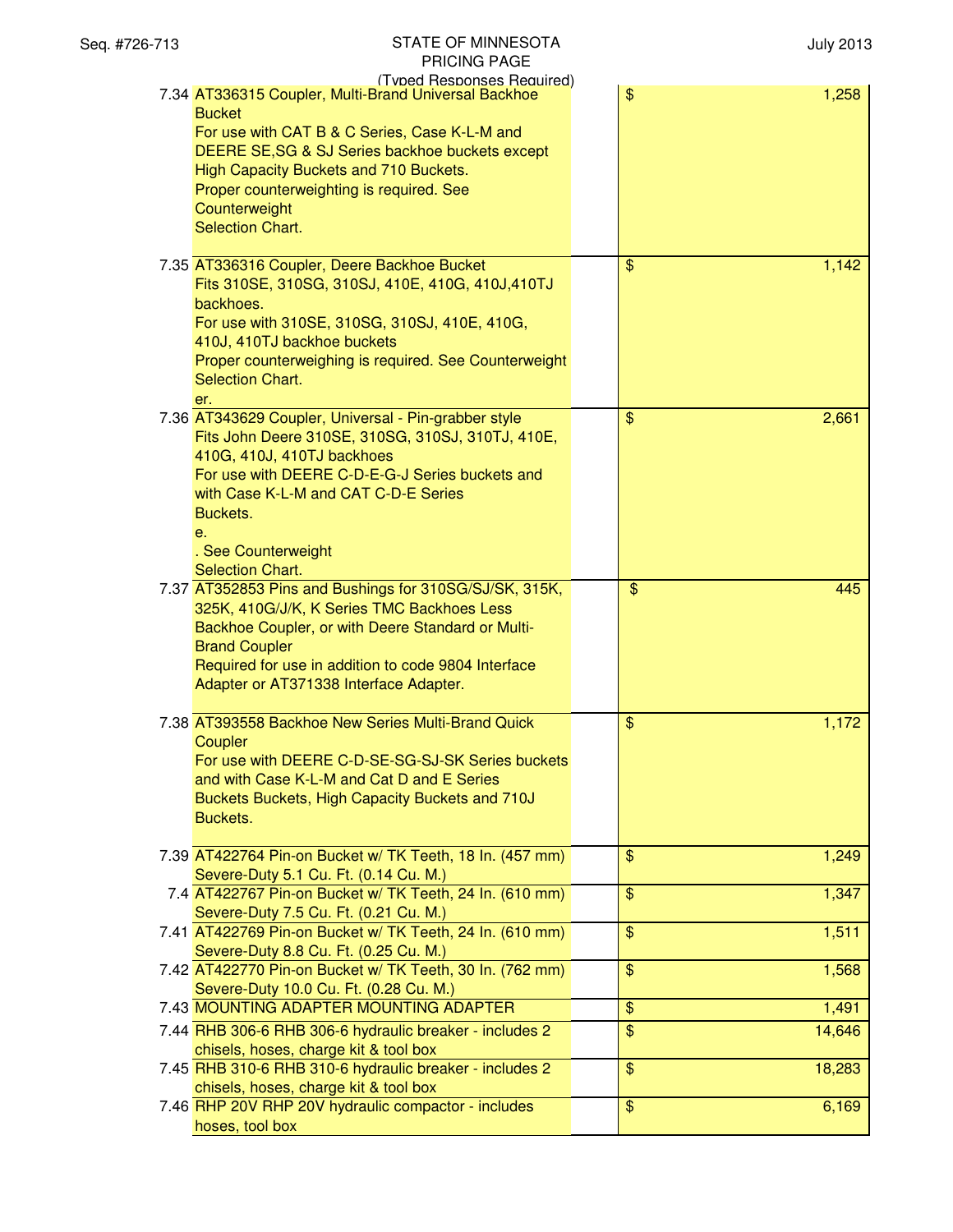| 8.0 | <b>FRONT LOADER OPTIONS</b>                               |                                  |
|-----|-----------------------------------------------------------|----------------------------------|
|     | Use this section to offer front loader options. Number    |                                  |
|     | items starting with 8.1, 8.2, etc. Use as many numbers    |                                  |
|     | as you need.                                              |                                  |
|     | 8.01 7605 Less Coupler Bucket                             | <b>State Base</b>                |
|     | 8.02 7650 1.3 Cu. Yd. (1.0 Cu. M.) 92 in. (2.34 m) wide   | $\frac{1}{2}$<br>2,007           |
|     | Heavy-Duty Long-Lip Coupler Bucket with Cutting           |                                  |
|     | Edges and Skid Plates.                                    |                                  |
|     | 8.03 7690 1.32 Cu. Yd.(1.0 Cu. M.), 92 in.(234 mm) wide   | $\mathbf{\$}$<br>3,985           |
|     | <b>Multipurpose Coupler Bucket</b>                        |                                  |
|     | Requires Code 7085, Aux. Loader Coupler Hydraulics        |                                  |
|     | Cannot be used with code 8485 or 8495                     |                                  |
|     | Counterweight.                                            |                                  |
|     | Includes reversible bolt-on cutting edge and skid         |                                  |
|     | plates.                                                   |                                  |
|     | oe Coupler                                                |                                  |
|     |                                                           |                                  |
|     | 8.04 AT308042 LDR Pin-on Multipurpose Bucket 1.00 Cu.     | \$<br>3,979                      |
|     | Yd. (.76 Cu. M.) 82 in. (2.08 m) with Reversible Bolt On  |                                  |
|     | <b>Cutting Edges and Skid Plates</b>                      |                                  |
|     |                                                           |                                  |
|     | 8.05 AT308071 LDR Pin-on Bucket 1.13 Cu. Yd. (.86 Cu.     | \$<br>2,227                      |
|     | M.) Heavy Duty 86 in. (2.18 m) wide with Reversible       |                                  |
|     | <b>Bolt</b>                                               |                                  |
|     | On Cutting Edge and Skid Plates                           |                                  |
|     | 8.06 AT308076 LDR Pin-on Bucket 1.25 Cu. Yd. (.96 Cu.     | $\mathfrak{S}$<br>2,062          |
|     | M.) Heavy Duty 86 in. (2.18 m) Long Lip and Skid          |                                  |
|     | <b>Plates</b>                                             |                                  |
|     | 8.07 AT308080 LDR Pin-On Bucket 1.32 Cu. Yd. (1.0 Cu.     | $\mathfrak{S}$<br>2,300          |
|     | M.) Heavy Duty Long Lip Bucket                            |                                  |
|     | 92 in. (2.34 m) wide.                                     |                                  |
|     | Includes reversible bolt-on cutting edge with skid        |                                  |
|     | plates.                                                   |                                  |
|     | * Includes two lift holes.                                |                                  |
|     | 8.08 AT308138 Forks, Pallet (2) 48 in.(1.22m) with 60 in. | \$<br>2,490                      |
|     | (1.52m) Coupler Fork Carriage                             |                                  |
|     | 8.09 AT308139 Forks, Pallet (2)60 in.(1.52m) with 60 in.  | $\overline{\mathbf{S}}$<br>2,606 |
|     | (1.52m) Coupler Fork Carriage                             | $\frac{1}{2}$                    |
|     | 8.1 AT308188 LDR Pin-on Bucket 1.2 Cu.Yd. (.90 Cu. M.)    | 1,880                            |
|     | Narrow 82 in. (2.08 m) Heavy-Duty Long Lip Narrow         |                                  |
|     | and Skid Plates                                           |                                  |
|     | 8.11 AT308191 LDR Pin-on Multipurpose Bucket 1.25 Cu.     | $\$\$<br>4,575                   |
|     | Yd. (.96 Cu. M.) 86 in. (2.18 m) with Reversible Bolt On  |                                  |
|     | <b>Cutting Edge and Skid Plates</b>                       |                                  |
|     |                                                           |                                  |
|     | 8.12 AT308193 LDR Pin-on Multi-Purpose Bucket 1.32 Cu.    | \$<br>4,630                      |
|     | Yd. (1.0 Cu. M.), 92 in. (2.34 m) wide with Reversible    |                                  |
|     | Bolt On Cutting Edges and Skid Plates                     |                                  |
|     | Requires Code 7075, or Third Function Loader              |                                  |
|     | Hydraulics.                                               |                                  |
|     | 92 in. (2.3 m) bucket width                               |                                  |
|     | Pre-drilled for eight teeth.                              |                                  |
|     |                                                           |                                  |
|     |                                                           |                                  |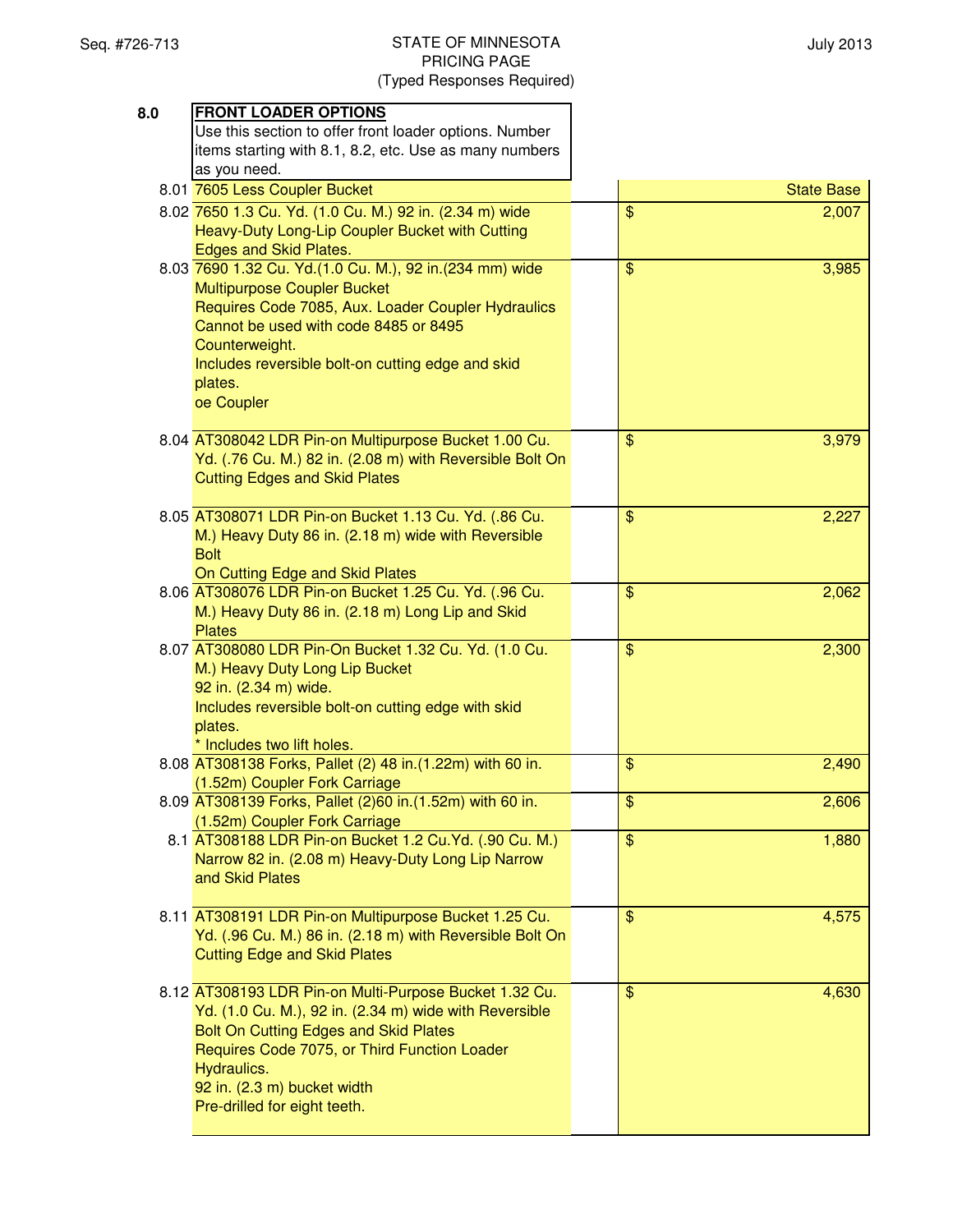| Seq. #726-713 | STATE OF MINNESOTA<br>PRICING PAGE                                                                                                                                                                                                                                                                  |               | <b>July 2013</b>  |
|---------------|-----------------------------------------------------------------------------------------------------------------------------------------------------------------------------------------------------------------------------------------------------------------------------------------------------|---------------|-------------------|
|               | (Typed Responses Required)<br>8.13 AT308966 LDR Coupler Bucket 1.32 cu. yd. (1.0 cu. m)<br>Heavy Duty 92 in. (2.34 m) Long Lip with Reversible<br>Bolt On Cutting Edge and Skid Plates                                                                                                              | $\frac{1}{2}$ | 2,537             |
|               | 8.14 AT308968 LDR Coupler Bucket 1.25 Cu. Yd. (.96 Cu.<br>M.) Heavy Duty 86 in. (2.18 m) wide Long Lip without<br>Bolt-On Cutting Edges or Skid Plates                                                                                                                                              | $\$\$         | 2,081             |
|               | 8.15 AT308970 LDR Coupler Bucket 1.13 Cu. Yd. (.86 Cu.<br>M.) Heavy Duty 86 in. (2.18 m) wide Long Lip with<br>Reversible Bolt On Cutting Edge and Skid Plates                                                                                                                                      | $\mathsf{\$}$ | 2,219             |
|               | 8.16 AT308991 LDR Coupler Bucket 1.0 Cu. Yd. (.76 Cu.<br>M.) Heavy Duty 86 in. (2.18 m) wide with Reversible<br><b>Bolt</b><br>On Cutting Edge with Skid Plates                                                                                                                                     | \$            | 2,091             |
|               | 8.17 AT363771 LDR Coupler Multipurpose Bucket 1.25 cu.<br>yd. (.96 cu. m) 86 in. (2.18 m) wide with Reversible<br>Bolt On Cutting Edges and Skid Plates<br>Requires Aux. Loader Coupler Hydraulics.<br>86 in. (2.18 m) bucket width.<br>Pre-drilled for seven teeth.                                | $\mathsf{\$}$ | 4,721             |
|               | 8.18 AT363772 LDR Coupler Multi-Purpose Bucket 1.32 cu.<br>yd. (1.0 cu. m) 92 in. (2.34 m) with Reversible Bolt On<br><b>Cutting Edges and Skid Plates</b><br>Pre-drilled for eight teeth.<br>Includes two built-in lift loops.<br>Proper counterweighting is required.                             | $\frac{1}{2}$ | 4,916             |
| 9.0           | PERFORMANCE OPTIONS<br>Use this section to offer performance options. Number<br>items starting with 9.1, 9.2, etc. Use as many numbers<br>as you need.                                                                                                                                              |               |                   |
|               | 9.01 8415 Heavy-Duty Bumper<br><b>Recommended for:</b><br>Standard Backhoe w/o Aux. Hyd.<br>Extendible Backhoe w/ Multipurpose Bucket                                                                                                                                                               |               | <b>State Base</b> |
|               | 9.02 8425 450 Lb. (204 kg) Front Counterweight                                                                                                                                                                                                                                                      | $\frac{1}{2}$ | 323               |
|               | 9.03 8455 750 Lb. (340 kg) Front Counterweight<br><b>Recommended for:</b><br>Standard Backhoe w/ rear attachment and w/o<br><b>Backhoe Coupler</b>                                                                                                                                                  | $\frac{1}{2}$ | 523               |
|               | 9.04 8475 1000 Lb. (454 kg) Front Counterweight<br><b>Recommended for:</b><br>Extendible Backhoe w/ 1.13,1.20, or 1.3 c.y. Loader<br><b>Bucket and Backhoe Coupler</b><br>Standard Backhoe w/Rear Attachment w/Backhoe<br>Coupler<br>Standard Backhoe w/Auxiliary Hydraulics w/o Backhoe<br>Coupler | $\frac{1}{2}$ | 721               |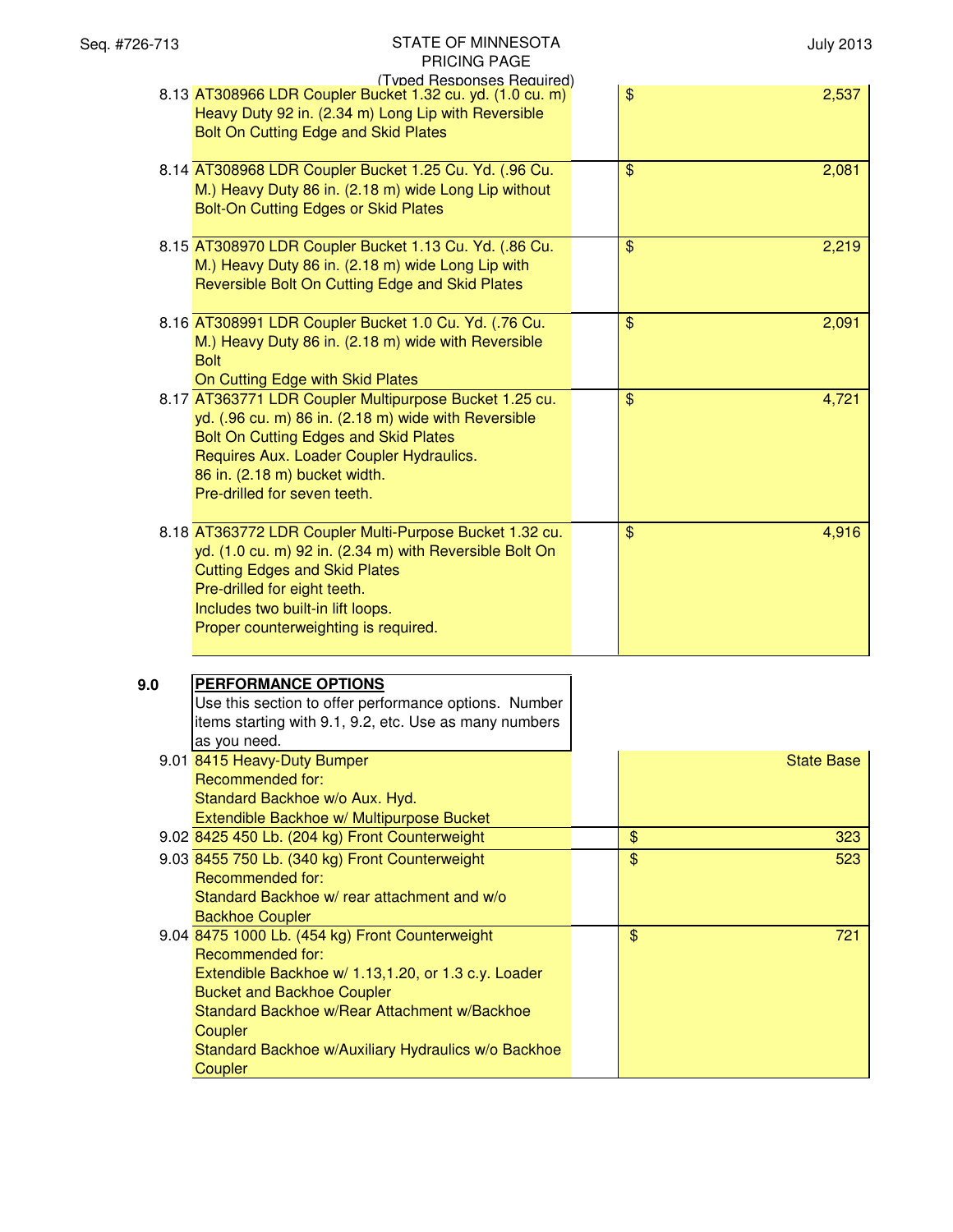| (Typed Responses Required)<br>9.05 8485 1250 Lb. (567 kg) Front Counterweight                   | \$                       | 922               |
|-------------------------------------------------------------------------------------------------|--------------------------|-------------------|
| Recommended for:                                                                                |                          |                   |
| Standard Backhoe w/ Aux. Hyd. and Backhoe Coupler                                               |                          |                   |
| Extendible Backhoe w/ 1.13, 1.20, 1.25 or 1.3 c.y.                                              |                          |                   |
| Loader Bucket and Backhoe Coupler                                                               |                          |                   |
| 9.06 9909 Non-Export Rust Preventive Coating                                                    | $\overline{\mathbf{S}}$  | 90                |
| Coating protects exposed unpainted surfaces from                                                |                          |                   |
| road salt during shipment.                                                                      |                          |                   |
| 9.07 AT305073 Stabilizer Cylinder Guards (Set of Two)                                           | \$                       | 588               |
| 9.08 AT376409 Standard Stabilizer Street Pads                                                   | \$                       | 408               |
| 9.09 AT376410 Heavy Duty Stabilizer Pads                                                        | $\overline{\$}$          | 464               |
| 9.1 AT406999 Rubber Bumper for Grill Frame                                                      | $\overline{\mathcal{S}}$ | 309               |
| 9.11 AT409585 Counterweight, Front, 450 lbs (204 kg)                                            | $\overline{\$}$          | 616               |
| Use with (4) T119912 AND (4) 19M9124.                                                           |                          |                   |
| 9.12 AT409586 Counterweight, Front, 750 lbs (340 kg)                                            | $\mathfrak{S}$           | 867               |
| Use with (4) T119912 AND (4) 19M9124.                                                           |                          |                   |
| 9.13 AT409587 Counterweight, Front, 1,000 lbs (454 kg)                                          | $\overline{\mathbf{S}}$  | 1,076             |
| Use with (4) T119912 AND (4) 19M9124.<br>9.14 AT409588 Counterweight, Front, 1,250 lbs (567 kg) | $\frac{1}{2}$            | 1,291             |
| Use with (4) T119912 AND (4) 19M9124.                                                           |                          |                   |
| 9.15 AT409592 Counterweight, Front, 250 lbs (113 kg)                                            | $\overline{\$}$          | 436               |
| If adding to the 450 lb. (204 KG) counterweight, order                                          |                          |                   |
| (4) T151797, (2) 19M9088, AND (2)                                                               |                          |                   |
| 14M7587.                                                                                        |                          |                   |
| For 750 lb. (340 KG), 1000 lb. (454 KG) and 1250 lb.                                            |                          |                   |
| (567 KG) counterweights, order (2) T151797                                                      |                          |                   |
| and (2) 19M8976                                                                                 |                          |                   |
| 9.16 AT101565 AIR FILTER                                                                        |                          | <b>State Base</b> |
| 9.17 AT179323 OIL FILTER                                                                        |                          | <b>State Base</b> |
| 9.18 AT184590 AIR FILTER                                                                        |                          | <b>State Base</b> |
| 9.19 AT191102 AIR FILTER                                                                        |                          | <b>State Base</b> |
| 9.2 AT308274 FILTER 1                                                                           |                          | <b>State Base</b> |
| 9.21 AT332908 FILTER ELEMENT                                                                    |                          | <b>State Base</b> |
| 9.22 AT332909 FILTER ELEMENT                                                                    |                          | <b>State Base</b> |
| 9.23 H216169 BREATHER 1                                                                         |                          | <b>State Base</b> |
| 9.24 RE504836 OIL FILTER                                                                        |                          | <b>State Base</b> |
| 9.25 RE522878 FILTER ELEMENT                                                                    |                          | <b>State Base</b> |
| 9.26 RE541922 Filter Element                                                                    |                          | <b>State Base</b> |

# **10.0 VENDOR OWNED RENTAL RETURN OR DEMO EQUIPMENT PROGRAM**

See Solicitation Special Terms and Conditions. **DEDUCT** cost per **Used Hour** from the original **Contract Price 10** 

# **11.0 NEW EQUIPMENT RENTAL PROGRAM**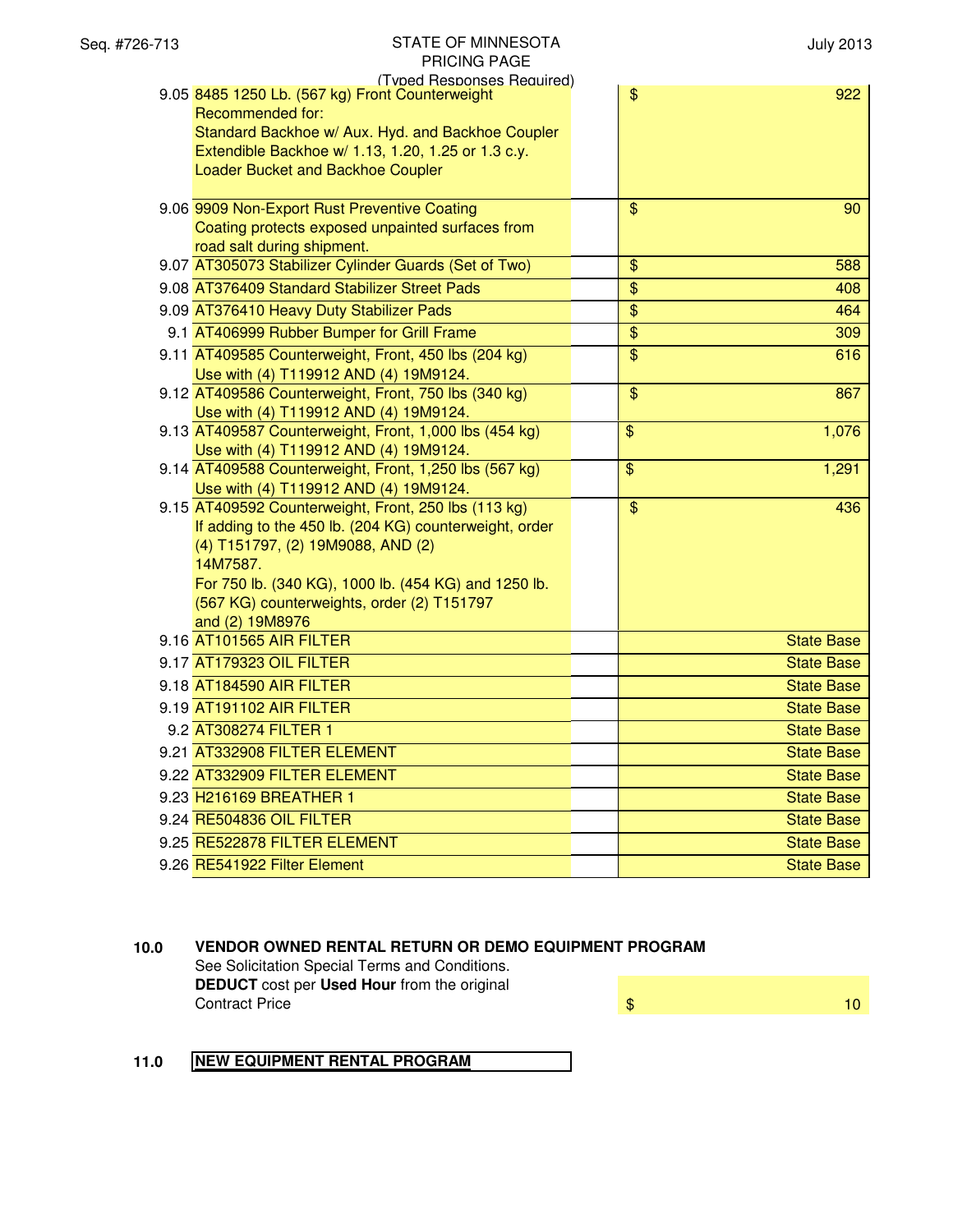July 2013

If rental programs are available on the new equipment offered, with the option to purchase, list the hourly/weekly/monthly rental rate. Indicate the percent of rental fee paid by the purchaser that will be applied to the purchase price. See Solicitation Special Terms &

Conditions.

| 11.1 | Hourly Rental Rate:         | N/A         |
|------|-----------------------------|-------------|
| 11.2 | <b>Weekly Rental Rate:</b>  | 930         |
| 11.3 | <b>Monthly Rental Rate:</b> | 2,785<br>\$ |

11.4 Percent (%) of Rental Fee applied to purchase price:

| N/A |       |
|-----|-------|
|     |       |
|     | 2,785 |
|     | 100%  |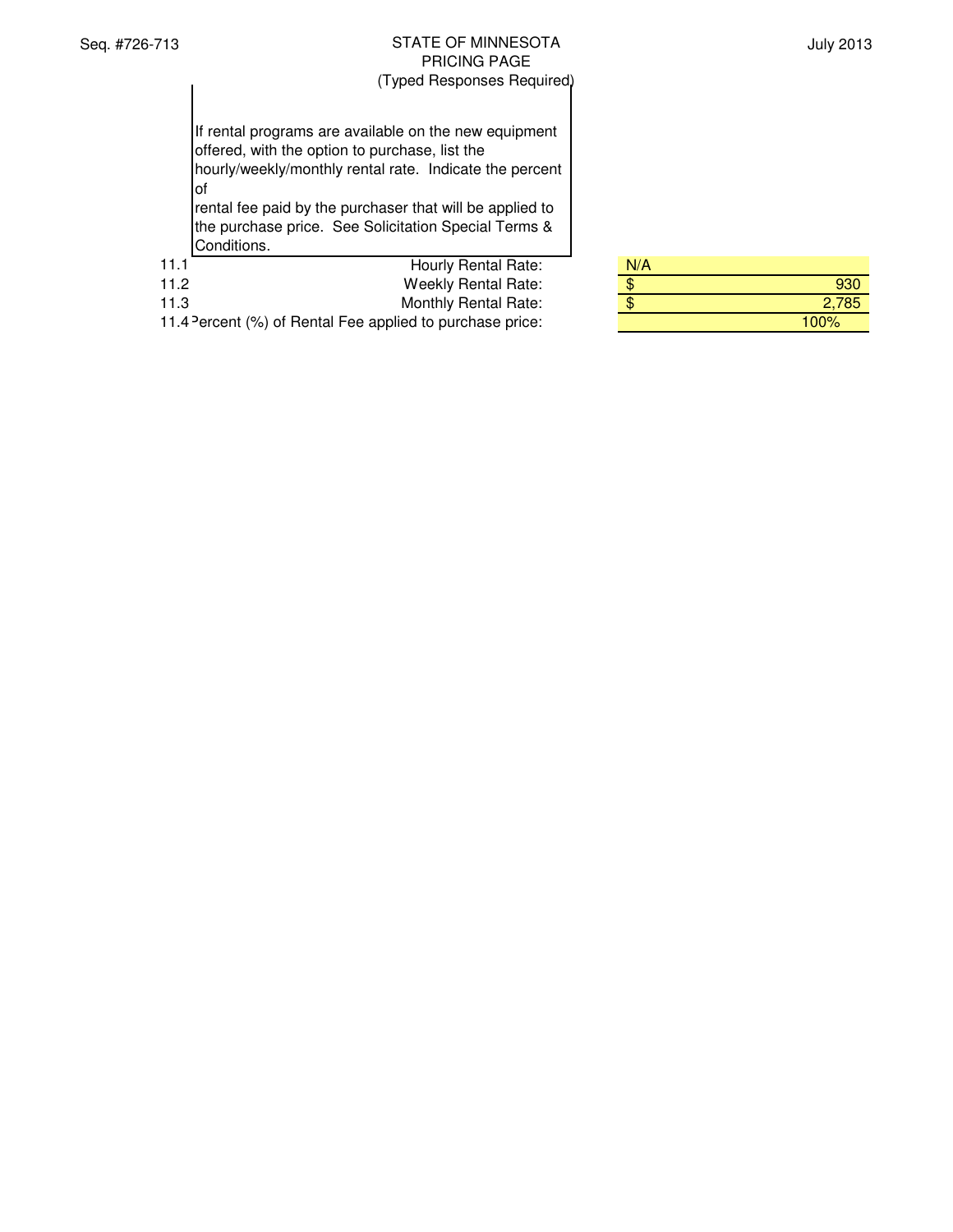July 2013

(Typed Responses Required) **If the new rental equipment is purchased and finance charges are applicable for the actual rental term only,**

11.5 **state the actual interest rate here:** *Prime + 3%* 

# 12.0 **DELIVERY CHARGES - SEE SPECIAL TERMS AND CONDIT** 12.01 Delivery Starting Point - City, State, Zip code 12.02 Delivery Starting Point - City, State, Zip code 12.03 Delivery Starting Point - City, State, Zip code 12.04 Delivery Starting Point - City, State, Zip code 12.05 Delivery Starting Point - City, State, Zip code 12.06 Delivery Starting Point - City, State, Zip code 12.07 Delivery Starting Point - City, State, Zip code 12.08 Delivery Starting Point - City, State, Zip code 12.09 Delivery Starting Point - City, State, Zip code 12.10 Delivery Starting Point - City, State, Zip code 12.11 Price per loaded mile

**13.0** Warranty Details: Months, Years, Hours, etc.:\_\_\_\_ 1 Year - Full Machine

### 13.1 **EXTENDED WARRANTY OPTIONS**

13.001 Comprehensive - 1000 Hour 24 Month 13.002 Comprehensive - 1500 Hour 24 Month 13.003 Comprehensive - 2000 Hour 24 Month 13.004 Comprehensive - 2500 Hour 24 Month 13.005 Comprehensive - 3000 Hour 24 Month 13.006 Comprehensive - 4000 Hour 24 Month 13.007 Comprehensive - 5000 Hour 24 Month 13.008 Comprehensive - 6000 Hour 24 Month 13.009 Comprehensive - 7000 Hour 24 Month 13.010 Comprehensive - 7500 Hour 24 Month 13.011 Comprehensive - 1000 Hour 36 Month 13.012 Comprehensive - 1500 Hour 36 Month 13.013 Comprehensive - 2000 Hour 36 Month 13.014 Comprehensive - 2500 Hour 36 Month 13.015 Comprehensive - 3000 Hour 36 Month 13.016 Comprehensive - 4000 Hour 36 Month 13.017 Comprehensive - 5000 Hour 36 Month 13.018 Comprehensive - 6000 Hour 36 Month 13.019 Comprehensive - 7000 Hour 36 Month 13.020 Comprehensive - 7500 Hour 36 Month 13.021 Comprehensive - 1000 Hour 48 Month 13.022 Comprehensive - 1500 Hour 48 Month 13.023 Comprehensive - 2000 Hour 48 Month

| TIONS                              |
|------------------------------------|
| RDO Equipment Co - BURNSVILLE      |
| 55337                              |
| RDO Equipment Co - NORTH           |
| MANKATO 56003                      |
| <b>RDO Equipment Co -</b>          |
| ROCHESTER 55901                    |
| <b>RDO Equipment Co - MARSHALL</b> |
| 56258                              |
| RDO Equipment Co - Sauk Rapids     |
| 56379                              |
| RDO Equipment Co - Moorhead        |
| 56560                              |
| RDO Equipment Co - Grand Forks     |
| 58203                              |
| Nortrax - Bemidji 56601            |
| Nortrax - Duluth 55811             |
| Nortrax - Grand Rapids 55744       |
| \$<br>6                            |
|                                    |

| \$<br>1,310 |
|-------------|
| \$<br>1,379 |
| \$<br>1,451 |
| \$<br>1,527 |
| \$<br>1,607 |
| \$<br>1,786 |
| \$<br>1,983 |
| \$<br>2,521 |
| \$<br>2,987 |
| \$<br>4,150 |
| \$<br>1,642 |
| \$<br>1,729 |
| \$<br>1,818 |
| \$<br>1,915 |
| \$<br>2,016 |
| \$<br>2,239 |
| \$<br>2,489 |
| \$<br>5,095 |
| \$<br>6,604 |
| \$<br>8,412 |
| \$<br>2,477 |
| \$<br>2,607 |
| \$<br>2,744 |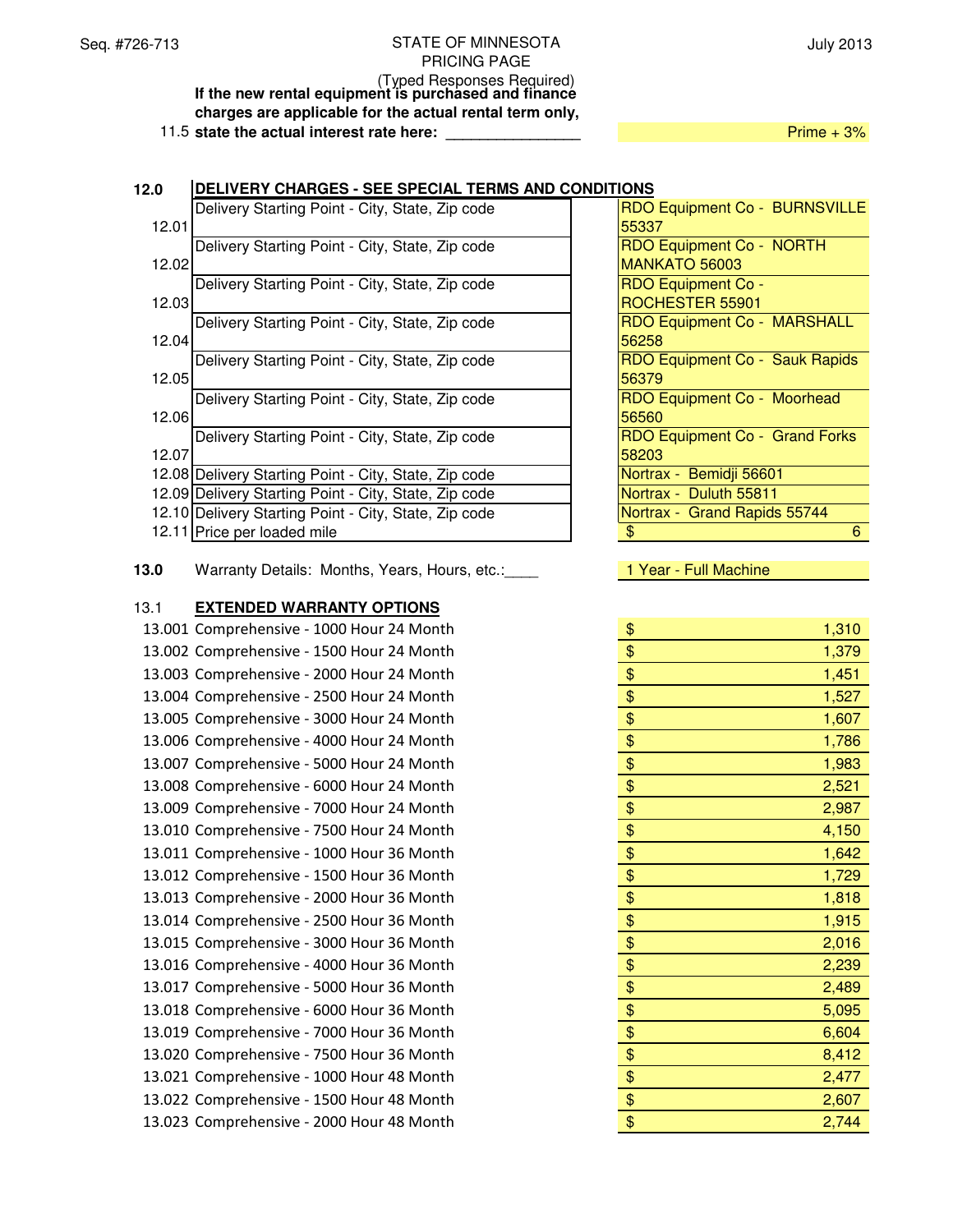| \$<br>2,889                                                                                                                                                                                                                                                                          |
|--------------------------------------------------------------------------------------------------------------------------------------------------------------------------------------------------------------------------------------------------------------------------------------|
| 3,041                                                                                                                                                                                                                                                                                |
| \$<br>3,378                                                                                                                                                                                                                                                                          |
| \$<br>3,755                                                                                                                                                                                                                                                                          |
| \$<br>4,731                                                                                                                                                                                                                                                                          |
| \$<br>5,604                                                                                                                                                                                                                                                                          |
| \$<br>7,120                                                                                                                                                                                                                                                                          |
| 3,311                                                                                                                                                                                                                                                                                |
| 3,486                                                                                                                                                                                                                                                                                |
| 3,669                                                                                                                                                                                                                                                                                |
| 3,862                                                                                                                                                                                                                                                                                |
| 4,065                                                                                                                                                                                                                                                                                |
| 4,517                                                                                                                                                                                                                                                                                |
| 5,019                                                                                                                                                                                                                                                                                |
| 6,358                                                                                                                                                                                                                                                                                |
| 7,675                                                                                                                                                                                                                                                                                |
| 8,585                                                                                                                                                                                                                                                                                |
| 786                                                                                                                                                                                                                                                                                  |
| 827                                                                                                                                                                                                                                                                                  |
| 871                                                                                                                                                                                                                                                                                  |
| 916                                                                                                                                                                                                                                                                                  |
| 963                                                                                                                                                                                                                                                                                  |
|                                                                                                                                                                                                                                                                                      |
| 1,071                                                                                                                                                                                                                                                                                |
| 1,191                                                                                                                                                                                                                                                                                |
| 1,512                                                                                                                                                                                                                                                                                |
| 1,791                                                                                                                                                                                                                                                                                |
| 2,491                                                                                                                                                                                                                                                                                |
| 893                                                                                                                                                                                                                                                                                  |
| 940                                                                                                                                                                                                                                                                                  |
| 988                                                                                                                                                                                                                                                                                  |
| 1,041                                                                                                                                                                                                                                                                                |
| 1,096                                                                                                                                                                                                                                                                                |
| 1,218                                                                                                                                                                                                                                                                                |
| 1,352                                                                                                                                                                                                                                                                                |
| 1,797                                                                                                                                                                                                                                                                                |
| 2,319                                                                                                                                                                                                                                                                                |
| 3,206                                                                                                                                                                                                                                                                                |
| 1,440                                                                                                                                                                                                                                                                                |
| \$<br>1,516                                                                                                                                                                                                                                                                          |
| 1,596                                                                                                                                                                                                                                                                                |
| \$<br>1,680                                                                                                                                                                                                                                                                          |
| 1,768                                                                                                                                                                                                                                                                                |
| \$<br>1,964                                                                                                                                                                                                                                                                          |
| \$<br>2,181                                                                                                                                                                                                                                                                          |
| \$<br>2,805                                                                                                                                                                                                                                                                          |
| \$<br>3,362                                                                                                                                                                                                                                                                          |
| \$<br>4,178                                                                                                                                                                                                                                                                          |
| \$<br>\$<br>\$<br>\$<br>\$<br>\$<br>\$<br>\$<br>\$<br>\$<br>\$<br>\$<br>\$<br>\$<br>\$<br>\$<br>\$<br>\$<br>\$<br>\$<br>\$<br>$\boldsymbol{\$}$<br>\$<br>\$<br>\$<br>\$<br>\$<br>\$<br>\$<br>$\frac{1}{2}$<br>$\overline{\$}$<br>$\boldsymbol{\$}$<br>\$<br>$\overline{\mathcal{L}}$ |

| \$       | 2,889          |
|----------|----------------|
| \$       | 3,041          |
| \$       | 3,378          |
| \$       | 3,755          |
| \$       | 4,731          |
| \$       | 5,604          |
| \$       | 7,120          |
| \$       | 3,311          |
| \$       | 3,486          |
| \$       | 3,669          |
| \$       | 3,862          |
| \$       | 4,065          |
| \$       | 4,517          |
| \$       | 5,019          |
| \$       | 6,358          |
| \$       | 7,675          |
| \$       | 8,585          |
| \$       | 786            |
| \$       | 827            |
| \$       | 871            |
| \$       | 916            |
| \$       | 963            |
| \$       | 1,071          |
| \$       | 1,191          |
| \$       | 1,512          |
| \$       | 1,791          |
| \$       | 2,491          |
| \$       | 893            |
| \$       | 940            |
| \$       | 988            |
| \$       | 1,041          |
| \$       | 1,096          |
| \$       | 1,218          |
| \$<br>\$ | 1,352          |
|          | 1,797          |
| \$       | 2,319          |
| \$       | 3,206          |
| \$<br>\$ | 1,440<br>1,516 |
| \$       | 1,596          |
| \$       |                |
| \$       | 1,680<br>1,768 |
| \$       | 1,964          |
| \$       | 2,181          |
| \$       |                |
| \$       | 2,805          |
| \$       | 3,362<br>4.178 |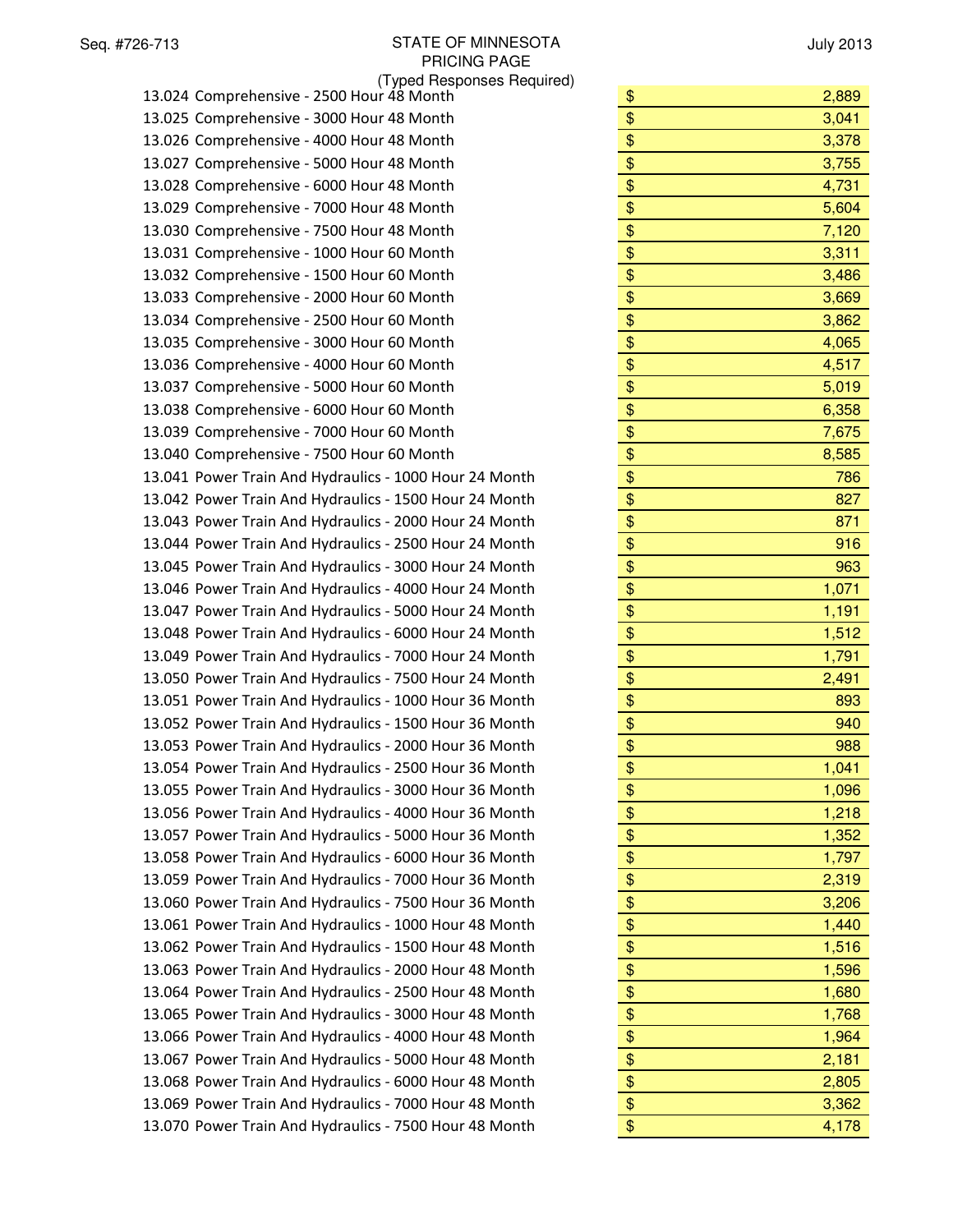July 2013

| (Typed Responses Required)                             |             |
|--------------------------------------------------------|-------------|
| 13.071 Power Train And Hydraulics - 1000 Hour 60 Month | \$<br>1,987 |
| 13.072 Power Train And Hydraulics - 1500 Hour 60 Month | \$<br>2,092 |
| 13.073 Power Train And Hydraulics - 2000 Hour 60 Month | \$<br>2,202 |
| 13.074 Power Train And Hydraulics - 2500 Hour 60 Month | \$<br>2,318 |
| 13.075 Power Train And Hydraulics - 3000 Hour 60 Month | \$<br>2,439 |
| 13.076 Power Train And Hydraulics - 4000 Hour 60 Month | \$<br>2,709 |
| 13.077 Power Train And Hydraulics - 5000 Hour 60 Month | \$<br>3,010 |
| 13.078 Power Train And Hydraulics - 6000 Hour 60 Month | \$<br>3,814 |
| 13.079 Power Train And Hydraulics - 7000 Hour 60 Month | \$<br>4,605 |
| 13.080 Power Train And Hydraulics - 7500 Hour 60 Month | \$<br>5,150 |
| 13.081 Power Train - 1000 Hour 24 Month                | \$<br>259   |
| 13.082 Power Train - 1500 Hour 24 Month                | \$<br>273   |
| 13.083 Power Train - 2000 Hour 24 Month                | \$<br>287   |
| 13.084 Power Train - 2500 Hour 24 Month                | \$<br>302   |
| 13.085 Power Train - 3000 Hour 24 Month                | \$<br>318   |
| 13.086 Power Train - 4000 Hour 24 Month                | \$<br>353   |
| 13.087 Power Train - 5000 Hour 24 Month                | \$<br>392   |
| 13.088 Power Train - 6000 Hour 24 Month                | \$<br>499   |
| 13.089 Power Train - 7000 Hour 24 Month                | \$<br>592   |
| 13.090 Power Train - 7500 Hour 24 Month                | \$<br>808   |
| 13.091 Power Train - 1000 Hour 36 Month                | \$<br>295   |
| 13.092 Power Train - 1500 Hour 36 Month                | \$<br>309   |
| 13.093 Power Train - 2000 Hour 36 Month                | \$<br>325   |
| 13.094 Power Train - 2500 Hour 36 Month                | \$<br>344   |
| 13.095 Power Train - 3000 Hour 36 Month                | \$<br>361   |
| 13.096 Power Train - 4000 Hour 36 Month                | \$<br>401   |
| 13.097 Power Train - 5000 Hour 36 Month                | \$<br>445   |
| 13.098 Power Train - 6000 Hour 36 Month                | \$<br>592   |
| 13.099 Power Train - 7000 Hour 36 Month                | \$<br>763   |
| 13.100 Power Train - 7500 Hour 36 Month                | \$<br>1,037 |
| 13.101 Power Train - 1000 Hour 48 Month                | \$<br>474   |
| 13.102 Power Train - 1500 Hour 48 Month                | \$<br>500   |
| 13.103 Power Train - 2000 Hour 48 Month                | \$<br>525   |
| 13.104 Power Train - 2500 Hour 48 Month                | \$<br>553   |
| 13.105 Power Train - 3000 Hour 48 Month                | \$<br>582   |
| 13.106 Power Train - 4000 Hour 48 Month                | \$<br>647   |
| 13.107 Power Train - 5000 Hour 48 Month                | \$<br>718   |
| 13.108 Power Train - 6000 Hour 48 Month                | \$<br>923   |
| 13.109 Power Train - 7000 Hour 48 Month                | \$<br>1,107 |
| 13.110 Power Train - 7500 Hour 48 Month                | \$<br>1,366 |
| 13.111 Power Train - 1000 Hour 60 Month                | \$<br>654   |
| 13.112 Power Train - 1500 Hour 60 Month                | \$<br>688   |
| 13.113 Power Train - 2000 Hour 60 Month                | \$<br>725   |
| 13.114 Power Train - 2500 Hour 60 Month                | \$<br>763   |
| 13.115 Power Train - 3000 Hour 60 Month                | \$<br>803   |
| 13.116 Power Train - 4000 Hour 60 Month                | \$<br>893   |
| 13.117 Power Train - 5000 Hour 60 Month                | \$<br>990   |

| \$       | 1,987        |
|----------|--------------|
| \$       | 2,092        |
| \$       | 2,202        |
| \$       | 2,318        |
| \$       | 2,439        |
| \$       | 2,709        |
| \$       | 3,010        |
| \$       | 3,814        |
| \$       | 4,605        |
| \$       | 5,150        |
| \$       | 259          |
| \$       | 273          |
| \$       | 287          |
| \$       | 302          |
| \$       | 318          |
| \$       | 353          |
| \$       | 392          |
| \$       | 499          |
| \$       | 592          |
| \$       | 808          |
| \$       | 295          |
| \$       | 309          |
| \$       | 325          |
| \$       | 344          |
| \$       | 361          |
| \$       | 401          |
| \$       | 445          |
| \$       | 592          |
| \$       | 763          |
| \$       | 1,037        |
| \$       | 474          |
| \$       | 500          |
| \$       | 525          |
| \$       | 553          |
| \$       | 582<br>647   |
| \$       |              |
| \$       | 718          |
| \$<br>\$ | 923<br>1,107 |
| \$       | 1,366        |
| \$       | 654          |
| \$       |              |
|          | 688          |
| \$<br>\$ | 725<br>763   |
| \$       | 803          |
| \$       | 893          |
| \$       | 990          |
|          |              |